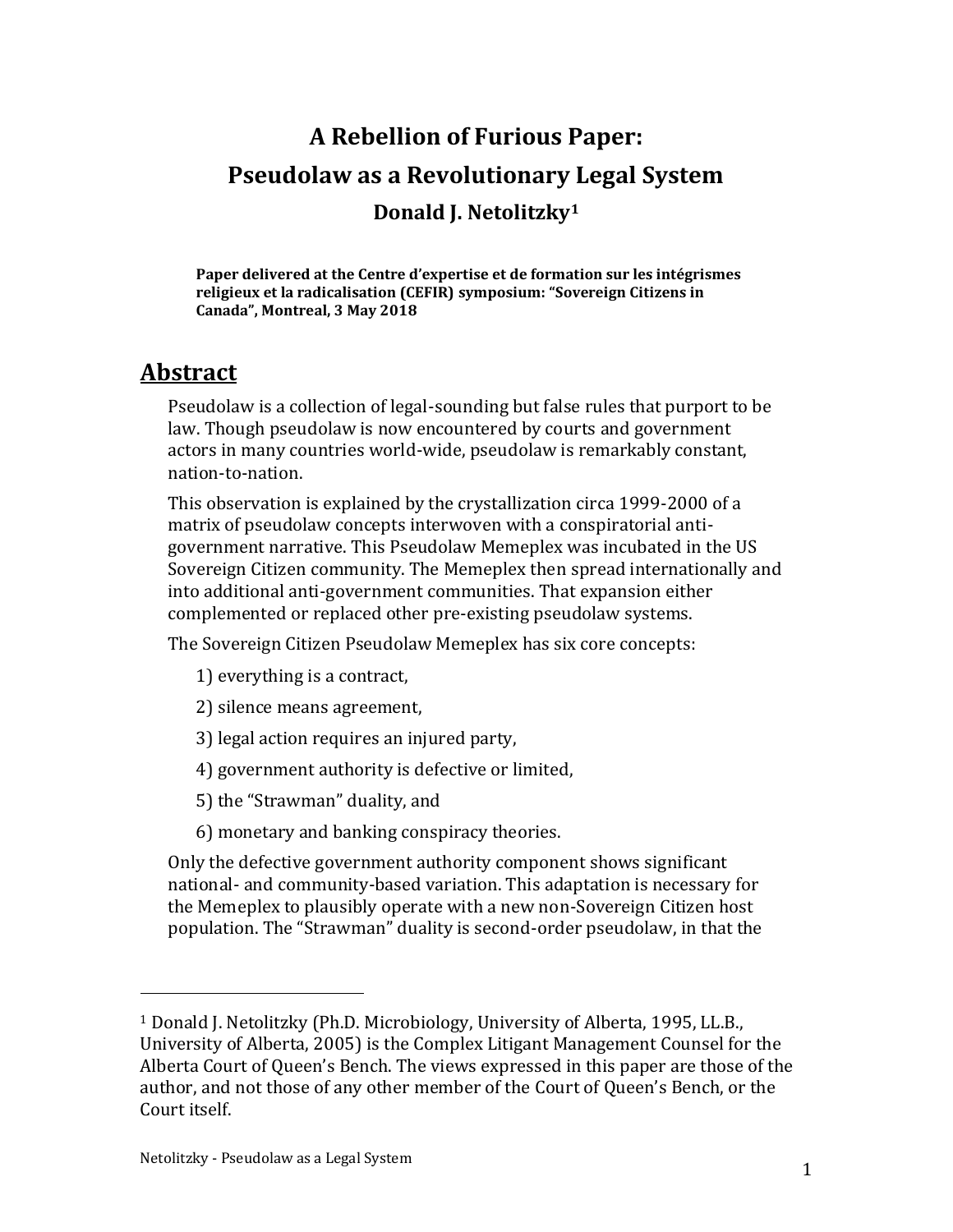"Strawman" builds on and ties together the first four concepts for its operation.

Together, the components of the Memeplex cause a radical re-balancing of individual vs government and institutional authority. The Memeplex promises free money, immunity from legislation and government regulation, and grants an unprecedented authority for individuals to force obligations on others. The Memeplex also incorporates a powerful conspiratorial anti-bank and anti-state narrative. The Memeplex therefore promises both benefits and a justification for aggrieved anti-authority populations to take illegal action against perceived enemies.

# **I. Introduction**

In 2012, Alberta Court of Queen's Bench Associate Chief Justice Rooke released a very unusual judgment, *Meads v Meads* [*Meads*], *<sup>2</sup>* which described and responded to a collection of law-like principles employed by persons in Canadian courts, starting in the late 1990s. These purported rules often used familiar Canadian legal terms and components of Canadian law, but in a manner that led to results that were different from 'conventional' Canadian law. This variant or dissident set of law-like rules is "pseudolaw", though the people who attempted to apply pseudolaw claimed that these concepts were the true but concealed law of the nation (Netolitzky 2018a; Netolitzky 2018b). *Meads* coined a term for this class of ideas: "Organized Pseudolegal Commercial Arguments" [OPCA].

*Meads* collected Canadian case law which had rejected pseudolaw, and identified several broad themes in the pseudolaw which had been ineffectively employed in Canadian courts up to 2012 (Netolitzky 2018c:IV). *Meads* subsequently became a key resource for courts in Canada and other Commonwealth countries as these courts also responded to pseudolaw (Netolitzky 2018c:III(A)). Quite unexpectedly, *Meads* has been embraced as a kind of introductory textbook to describe the pseudolaw phenomenon, and the communities which endorse and employ those concepts (Netolitzky 2018c:III(D)).

The fact the *Meads* turned out to be relevant across the Commonwealth leads to two inferences:

- 1. pseudolaw is not simply restricted to Canada, but is an international phenomenon; and
- 2. pseudolaw came to Canada from somewhere else and had spread internationally.

l

<sup>2</sup> *Meads v Meads* (2012) as of April 2018 has been cited in 163 Canadian court and tribunal decisions and in other Commonwealth jurisdictions including Australia, New Zealand, Scotland, the Republic of Ireland, Northern Ireland, and Jersey (Netolitzky 2018c:III(A)).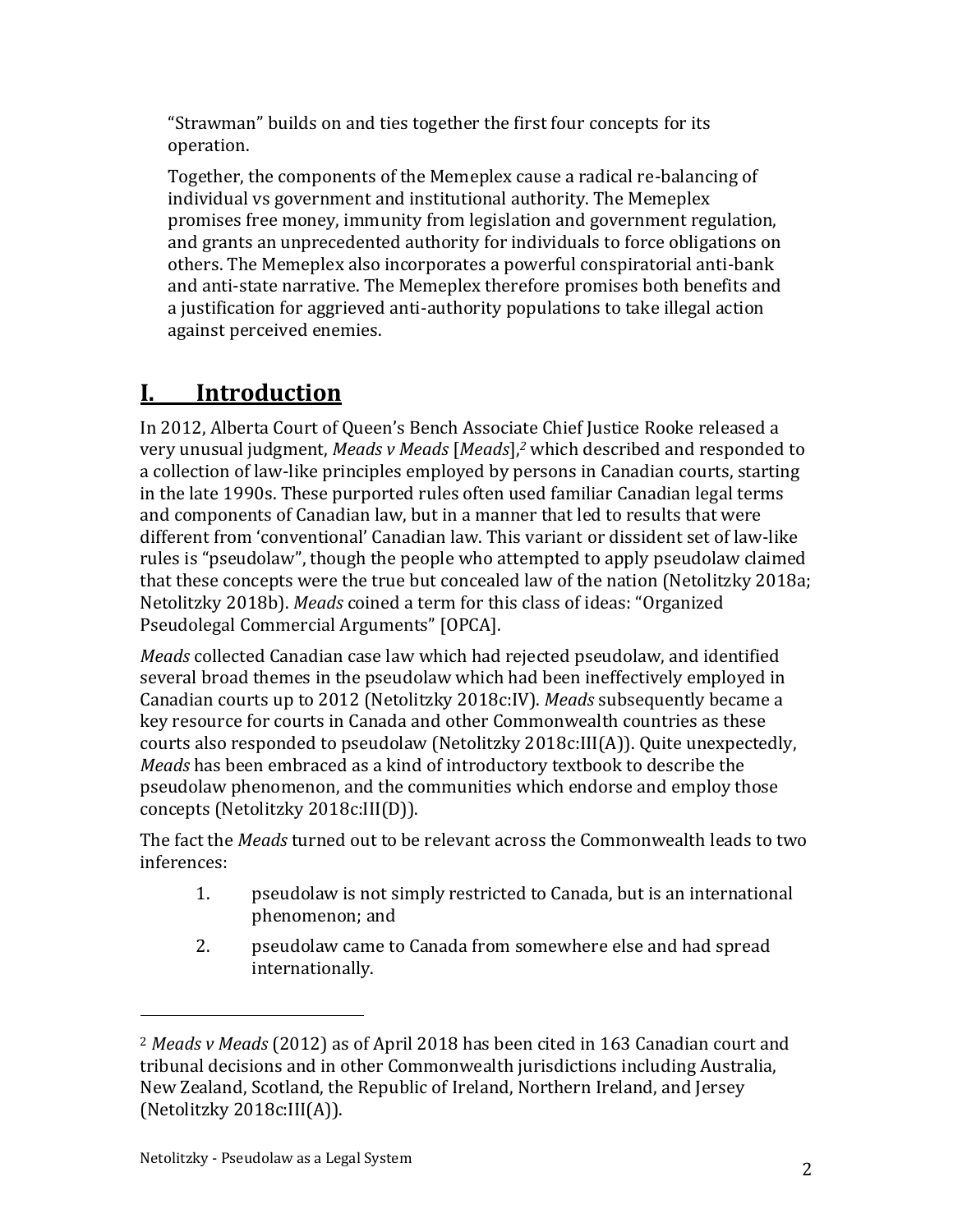In fact, these two propositions were never really in dispute. The pseudolaw used in Canada carried obvious telltale indications that these ideas were imported from the US (Netolitzky 2016a:613, 616-618, 632-635; Kent 2015:2-8; Perry et al 2017:13- 15).

For one, some Canadian pseudolaw litigants simply cited US authorities, such as cases, legislation, the US Constitution, and other resources such as the *Uniform Commercial Code*, as though these were somehow relevant or binding in Canada (*Meads v Meads* 2012:paras. 141-143, 149-162, 228). *Meads* also directly concluded that OPCA ideas were US in origin, and pointed to academic publications and case law in that jurisdiction as evidence (*Meads v Meads* 2012:paras. 68-69, 141-143, 149-152, 193, 314, 531-532).

Courts in other Commonwealth countries also reported having encountered pseudolaw concepts like those documented in *Meads*. As previously indicated, *Meads* was often then referenced for why pseudolaw is wrong (Netolitzky 2018c:III(A)). This fact is nothing extraordinary - Commonwealth courts often rely on each other's case law when responding to novel issues and topics.

However, in 2017, *Meads* was cited by the Austrian Federal Court, which concluded that *Meads* was "instructive" for the general characteristics of pseudolaw arguments and movements (*G314.2151325.1.00* 2017).

This development was unexpected. European legal thought can be loosely divided into two broad traditions: Common Law and Civil Law.<sup>3</sup> Courts in the UK, the Commonwealth, many former British colonies, and the United States are Common Law courts. Most other European countries and their former possessions are Civil Law jurisdictions.

Common Law grew from the English legal tradition where law is 'judge-made', in the sense that the rules which make up law are inherited from previous court judgments. The result, Common Law, is the accumulation of centuries of judicial rulings and the consensus by judges of what those rules should be. In contrast, Civil Law jurisdictions have a government-created written code of law. The function of a judge is then to interpret and apply these pre-existing rules, rather than develop and make new legal principles.

These two legal traditions are not 'watertight compartments', and share certain concepts and rules, due to common historical sources such as Roman Law, and borrowing or receipt, for example when medieval *Lex Mercatoria* (Law Merchant) was incorporated into English Common Law (Baker 1979).

Nevertheless, Common Law and Civil Law traditions are very different, and therefore it is surprising that *Meads* crossed the Common Law vs Civil Law divide, and not in a jurisdiction (like Canada) where there is a dual legal tradition. The theories and conduct of law in these two great legal schools are not really

<sup>&</sup>lt;sup>3</sup> The University of Ottawa "JuriGlobe" is a useful simple reference tool for legal systems worldwide and their origins (JuriGlobe).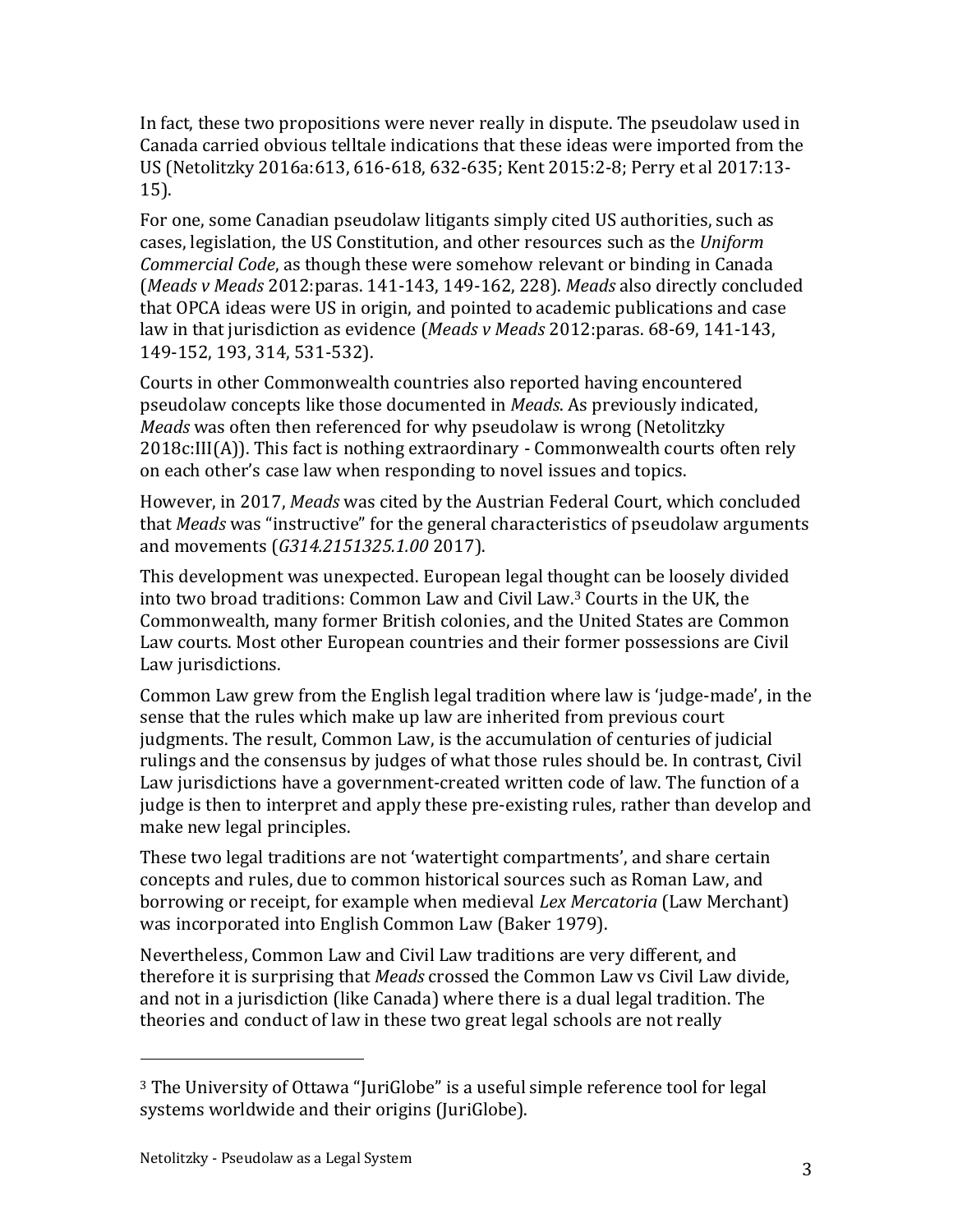compatible in most ways, so why was a Common Law tradition court decision recommended as a resource by an in many ways alien institution?

The explanation is simple, but counterintuitive. *Meads* had not just described a collection of non-Canadian, or non-Commonwealth, or non-US not-law principles. *Meads* had described a hitherto largely undocumented *legal system*, which is foreign to and incompatible with the 'local' law in both Common Law and Civil Law jurisdictions.

The proposition that US pseudolaw is more than a collection of rules, but instead an integrated and separate legal apparatus, is not new. US legal scholar Susan Koniak (1996:87-89, 106; 1997:1792-1798) came to that very conclusion, and suggested legal scholars should investigate pseudolaw texts, and witness:

... some law on the ground ... and contemplate the many ways in which law distorts, destroys, and regenerates itself. ... Law is growing out there.

Koniak wrote prior to a critical development, circa 1999-2000, when a US Sovereign Citizen, Roger Elvick, invented a new pseudolegal concept, the "Strawman", which I conclude bound together US pseudolaw as its own unique schema of law: the Sovereign Citizen Pseudolaw Memeplex [Pseudolaw Memeplex]. This new system of law is *'foreign'* to all other legal systems on the planet. The "Strawman" and its narrative tied together earlier US pseudolaw thought (Netolitzky 2018b:III(C)(2)). The resulting conceptual matrix has 'crystallized' and spread, nation to nation, community to community, a kind of disease of ideas or the imagination.

This paper and its companion (Netolitzky 2018d) have two strategic objectives. The first is to generally examine and describe the Sovereign Citizen Pseudolaw Memeplex, and illustrate how its components interact and provide a different and unique legal framework that appeals to antigovernment and dissident communities.

The second strategic objective is to observe and investigate how the Pseudolaw Memeplex has spread both internationally and within countries into new but culturally distinct populations. Some pseudolaw infections appear to be marginal, even stillborn, and at least one Pseudolaw Memeplex community, in Norway, has gone extinct (Netolitzky 2018c:II(B)). However, in other places pseudolaw has thrived.

While the Pseudolaw Memeplex has stayed surprisingly consistent (Netolitzky 2018c; Slater 2016:14-15), a certain degree of infection-facilitating evolution has occurred, and that may then predispose a new strain of the Pseudolaw Memeplex for rapid and effective dissemination into new jurisdictions and/or communities. One such pre-adaptation event occurred immediately after the Pseudolaw Memeplex entered into Canada, when one man, Eldon Warman, reframed foreign US concepts into a form that 'works' (somewhat) in a Commonwealth context (Netolitzky 2018d:III(B)(2)).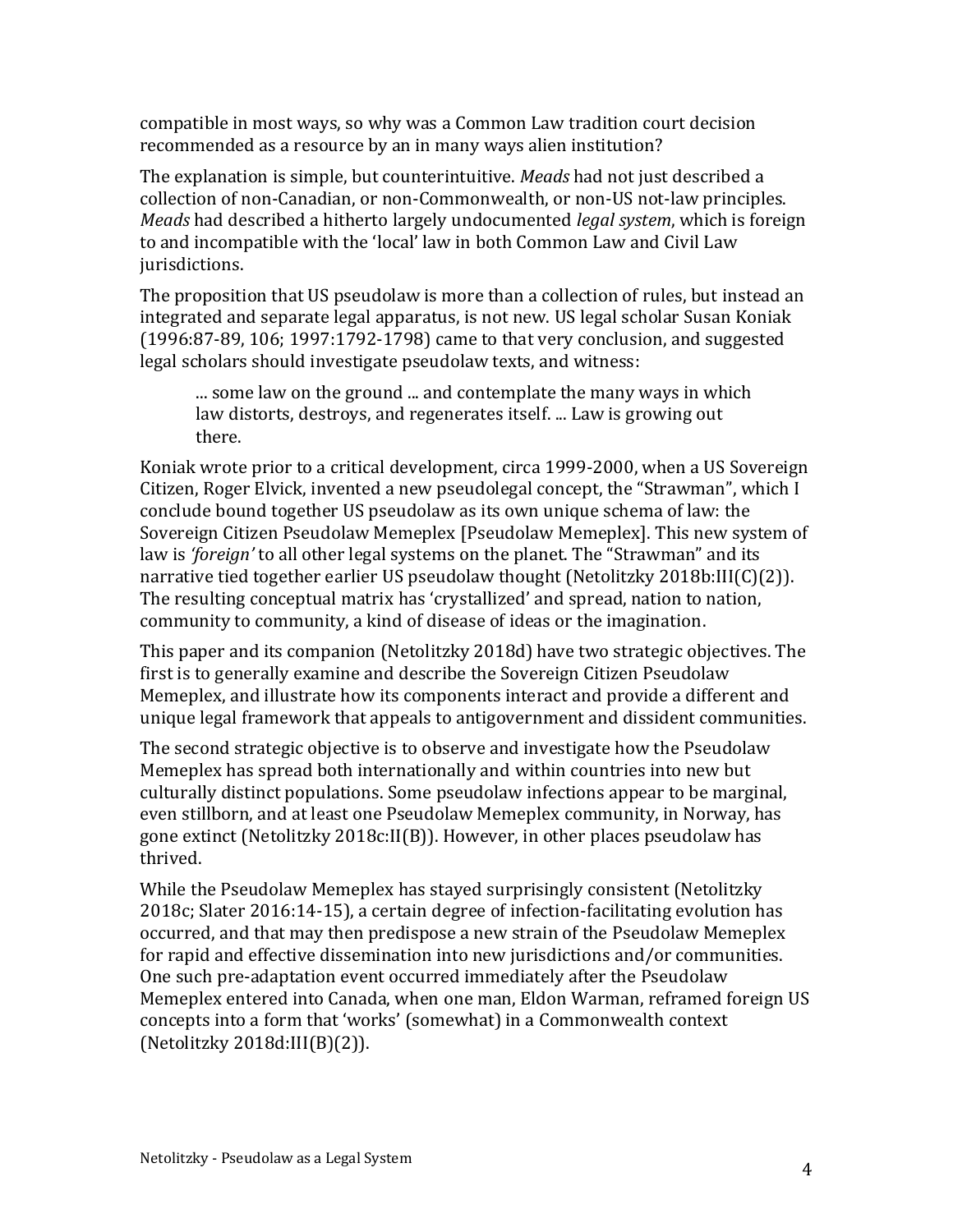Though the Pseudolaw Memeplex is now international and 'foreign' to any 'local' legal apparatus, this paper will principally rely on Canadian resources. There are a number of reasons for that.

First, the author is Canadian and knows his 'local infection and disease strain' better than the equivalents in different countries and communities. For the US this paper mainly relies on secondary sources, rather than the very extensive volume of case law in that jurisdiction. At present, there are no good general reviews for pseudolaw, its history, and associated host populations in that jurisdiction.

Second, the resources available that document pseudolaw, its theories, applications, and history, vary considerably, country-to-country. In some Commonwealth jurisdictions, such as Ireland, local investigators have prepared helpful reviews of what has transpired. In Australia and New Zealand, local case law provides a rich resource to evaluate 'dissident' law and the manifestations of the Pseudolaw Memeplex in those locations. The UK provides a particular challenge, with very little documentation on the subject outside of a few specialized Internet websites, and particularly the Quatloos forum (Quatloos), that comment on and track pseudolaw, pseudolaw-related litigation, and pseudolaw personalities.

# **II. The Sovereign Citizen Pseudolaw Memeplex**

Pseudolaw has existed in the US since at least the 1950s, and plausibly much earlier than that (Berger 2016:7-13). The Pseudolaw Memeplex matured around 2000, and at that point was hosted by the Sovereign Citizen movement.

The modern Pseudolaw Memeplex has six primary elements:

- 1. everything is a contract,
- 2. silence means acceptance or agreement,
- 3. the law may only act where there is an injured party,
- 4. state authority is defective or limited,
- 5. the "Strawman" duality, and,
- 6. financial and monetary theory 'money for nothing' schemes.

The key elements which make up the modern Pseudolaw Memeplex are the central objective of this review, however, prior to examining these pseudolaw elements individually, a review of certain traits of the Pseudolaw Memeplex is helpful to better appreciate the Pseudolaw Memeplex's social function.

#### **A. The Character and Legal Function of the Pseudolaw Memeplex**

The Pseudolaw Memeplex has a number of underlying and unifying characteristics. The Pseudolaw Memeplex:

1. has a specific function,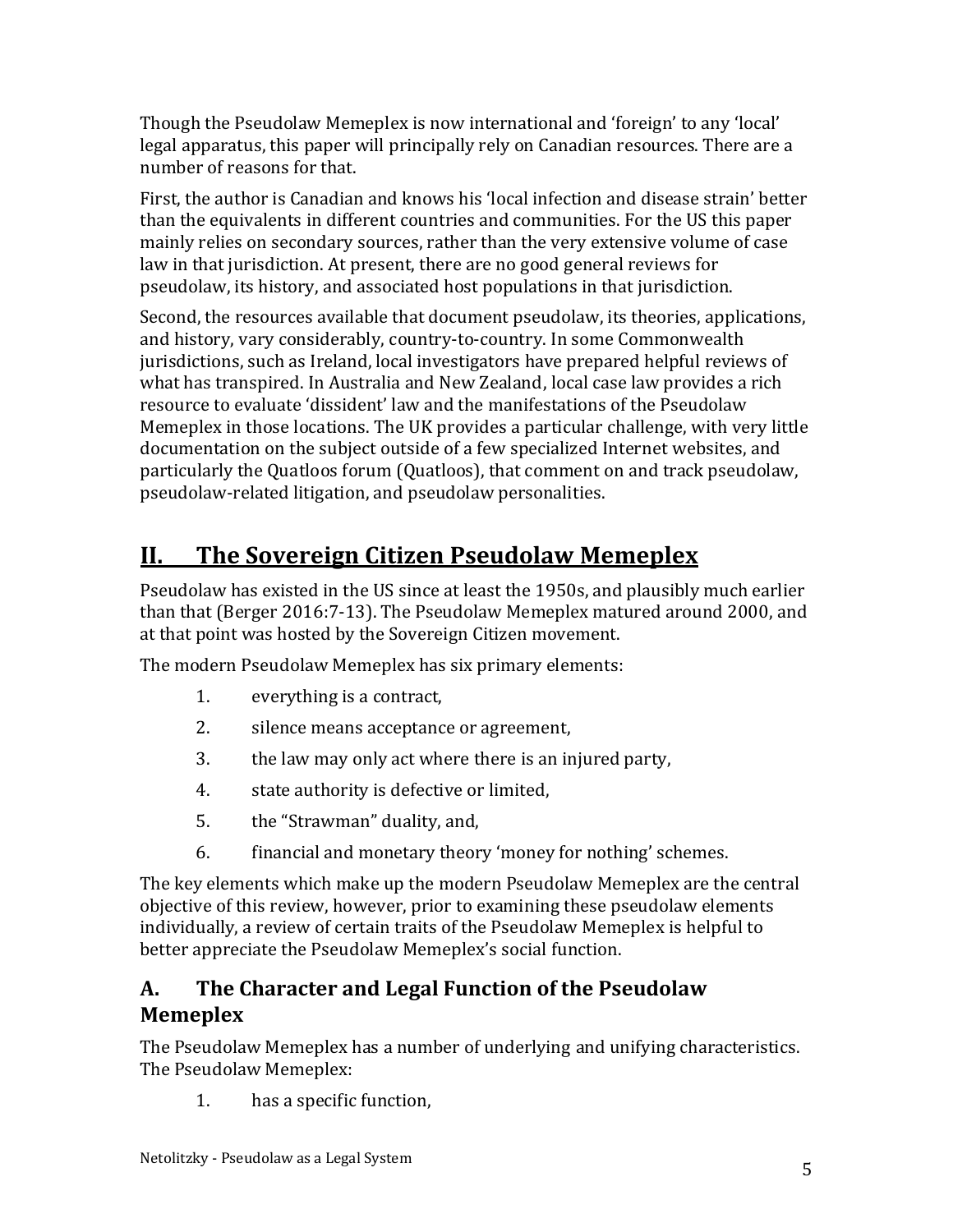- 2. is derived from and built off a specific source, and
- 3. is embedded in a conspiratorial anti-authority narrative.

#### 1. The Specific Functions and Objectives of the Pseudolaw Memeplex

Review of how pseudolaw is employed in actual litigation reveals this alternative system of law has a restricted and specific set of targets.

The author has identified over 1000 Canadian reported court and tribunal decisions that relate to the OPCA phenomenon. Figure 1 illustrates the chronological distribution of these decisions.



Figure 1: bar graph of the number of identified reported OPCA Canadian court and tribunal decisions from 1995-2017.

The majority of identified reported court and tribunal decisions (96.8%, n=976) were released after the Sovereign Citizen Pseudolaw Memeplex was introduced into Canada in 1999-2000. A very large majority of reported OPCA-related court decisions (88.1%, n=885) had one of four litigation objectives:

- 1. a 'get out of jail free' card for criminal accused, detained and/or incarcerated persons (39.01%, n=378);
- 2. to eliminate an obligation to pay income tax (19.9%, n=192);
- 3. as a basis to attack and/or restrain government and institutional actors (13.8%, n=133); and
- 4. to create 'money for nothing' or otherwise nullify debts (12.5%, n=121).

The only published quantitative evaluation of US pseudolaw litigation is a 2016 thesis by Brian S. Slater, who surveyed 530 court judgments (2008 to April 2016) which used the phrase "Sovereign Citizen" (Slater 2016:5, 23). Slater's study breaks the litigation subject into 31 categories (Slater 2016:44).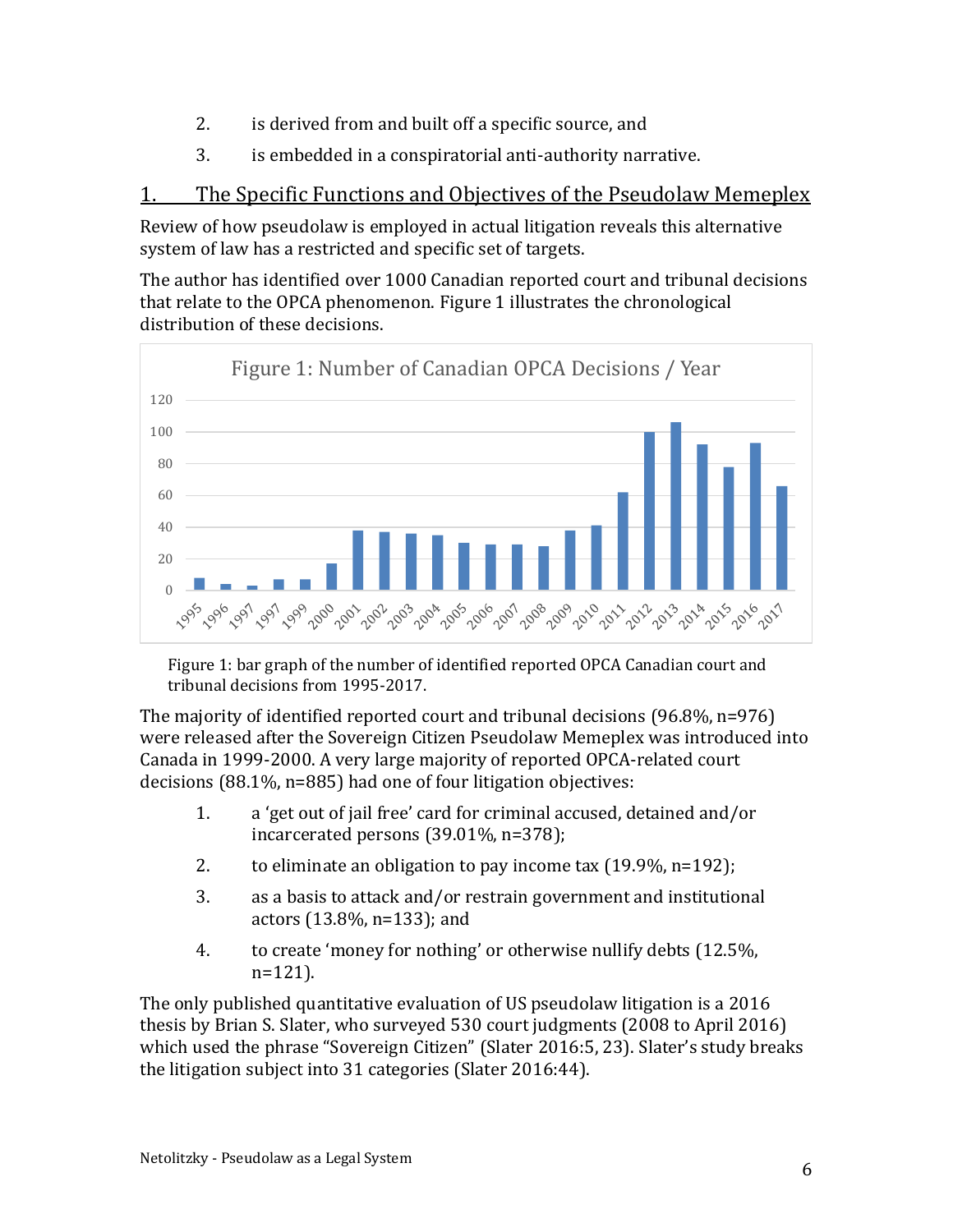Those subject categories do not exactly align with the classes for Canadian reported decisions. Nevertheless, there are obvious broad parallels. Slater's most common category, "Court Challenge" (36.2%, n=192), are instances pseudolaw was employed to allegedly defeat court jurisdiction, and logically captures defences to civil and criminal litigation. The second most common category, "Retaliation" (13.6%, n=72), roughly equates to the Canadian "attack and/or restrain" category. The fourth most common category is income tax litigation (9.8%, n=52). In total 40.2% (n=213) of Slater's sample are cases that involve prosecution of a specific criminal offense. Logically, in those instances, the Sovereign Citizen employed pseudolaw as a 'get out of jail free' defence. Slater concludes 85% of the 2011-2016 Sovereign Citizen lawsuits targeted a government actor (Slater 2016:45-46).

While both the author's and Slater's data cannot be viewed as exhaustive and complete due to the methodologies used to identify pseudolaw litigation, there is no obvious reason to conclude these values are not generally representative of how the Pseudolaw Memeplex is employed in the US and Canada.

The Pseudolaw Memeplex targets institutions and state organs, and their authority. As will later be detailed, the six Pseudolaw Memeplex elements cause a radical rebalancing of individual rights vs state and institutional authority. That result is functionally and logically linked to the way pseudolaw has been used in the identified narrow range of disputes and against a limited set of subject targets.

Whether this functional pattern was designed by pseudolaw gurus, or evolved to meet the requirements of the practitioner population, is an interesting question, but ultimately irrelevant for the purposes of this investigation. What is clear is that the Pseudolaw Memeplex is ideal for an anti-state, anti-authoritarian user population. That, naturally, effects where and how these concepts have spread and been employed.

#### 2. An Existing Legal Apparatus Provided the Basis for the Pseudolaw Memeplex

The Pseudolaw Memeplex is a variation on the US and UK Common Law tradition. This is obvious in two ways.

First, Sovereign Citizen materials make extensive use of traditional English law authorities (Vaché and DeForrest 1997:600-607; Black 1998; Koniak 1996:71-77; Koniak 1997:1768-1782; Erickson 1999:9-14, 40-41; Kent and Willey 2013:320- 321), such as William Blackstone's *Commentaries on the Laws of England* (1765- 1769). The 1215 *Magna Carta* between King John of England and his (somewhat) subordinate barons is stereotypically identified as a critical source for basic rights, despite the fact the *Magna Carta* has very little to do with actual UK or US law (Black 1998:515-516). Certain pithy phrases, "maxims of law", are allegedly absolute legal principles, and are collected for reference purposes (Weisman 1990; Menard 2003; Republic Keepers). Some of these "maxims" are authentic (though potentially obsolete), such as those identified by noted Elizabethan English jurist Sir Edward Coke. Others are fabrications (Netolitzky 2018b:II).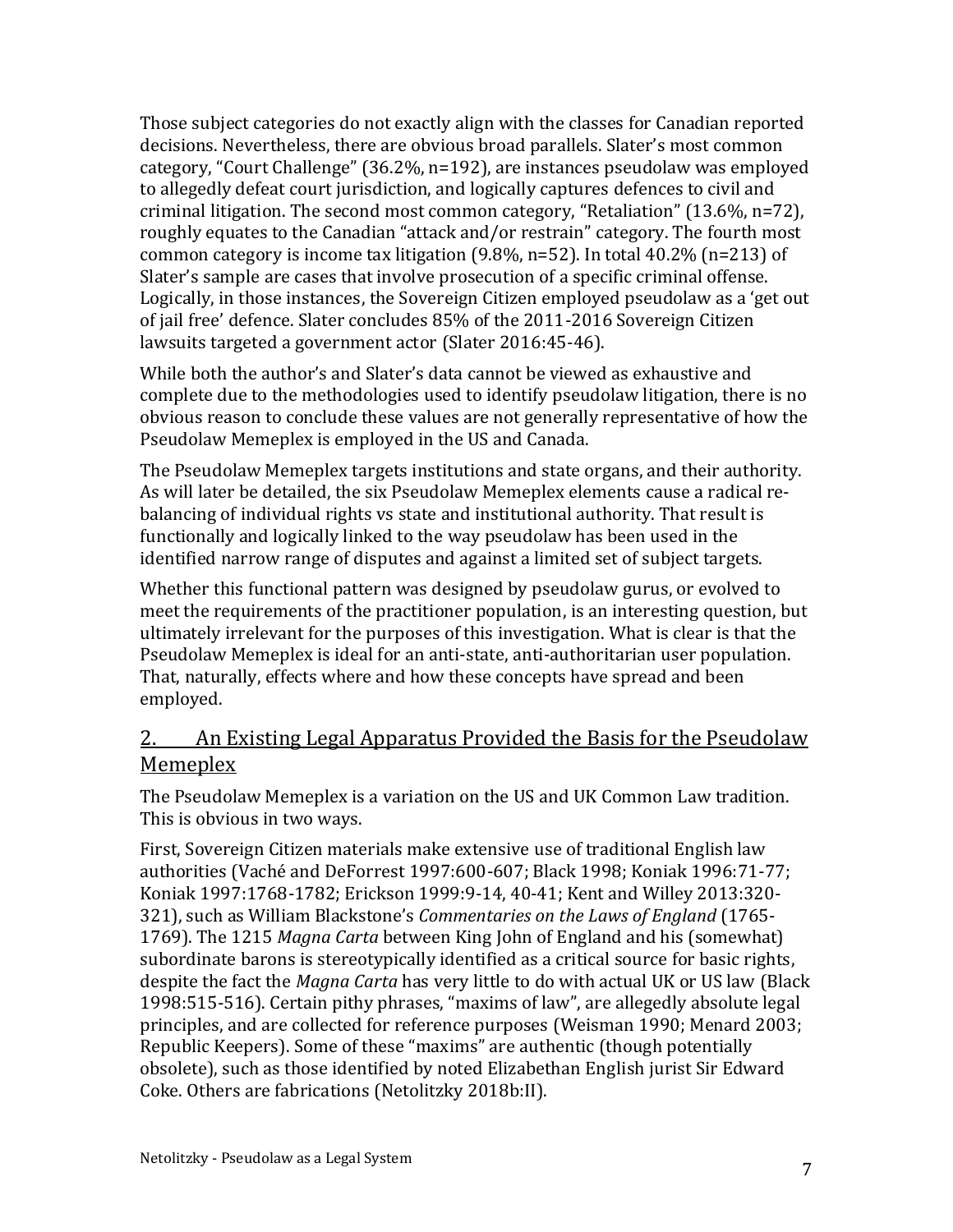While elements of traditional English law are reflected in the Sovereign Citizen Pseudolaw Memeplex, the result is, at best, a distorted image. As Robert C. Black indicates, this adoption of allegedly traditional English law, usually under the misnomer of "Common Law",<sup>4</sup> is more a romantic fiction than anything else (1998).

A second way the parentage of the Pseudolaw Memeplex is obvious is there are elements of 'conventional' law inside the Pseudolaw Memeplex which remain relatively unchanged.

Inter-spouse and child family dispute litigation is an area where the Pseudolaw Memeplex and 'conventional' law largely align (Netolitzky 2017:984-992). Pseudolaw emphasizes interpersonal bargains are binding. Pseudolaw practitioners seem generally willing to abide by the terms of their "marriage contract", in one form or another. Intriguingly, some pseudolaw litigants may engage in bitter pseudolaw disputes with state actors, but are nevertheless entirely willing to submit to court authority when it comes to their family-related affairs (Netolitzky 2017).

That said, sometimes pseudolaw litigants argue that children are their personal property, to do with as they please. This obnoxious concept has recently been popularized by US Sovereign Citizen guru Carl (Karl) Lentz (Netolitzky 2016a:631; *Gauthier v Starr* 2016:para. 34). <sup>5</sup> However, the 'I own the children' concept is almost never directed at former partners and spouses, but instead at government actors. 6 This motif still betrays the English Common Law origin of pseudolaw, since English traditional law considered children chattel property (*Pomerleau v Canada (Revenue Agency)* 2017:para. 92*)*. 7

The use of a (somewhat) common base of legal theory and the limited modification to certain domains of law leads to a substantial overlap of ideas and terminology between 'conventional' Common Law law and the Pseudolaw Memeplex. However, sometimes words and phrases have radically different meanings. For example, 'conventional' law uses the word "joinder" to indicate merger of two or more separate trials or hearings where their issues and subjects overlap. However, pseudolaw litigants use "joinder" to indicate the existence of a contract between two or more parties.

<sup>4</sup> Throughout this paper Common Law (without quotes) identifies the UK-derived legal tradition, while "Common Law" (in quotes) indicates the mythical pseudolegal natural law based on Christian and/or medieval traditions.

<sup>5</sup>. Websites that present Lentz's material include

https://www.youtube.com/user/CourtofRecord/videos and http://www.broadmind.org.

<sup>6</sup> For example: *New Brunswick (Minister of Social Development) v JA* 2013:para. 13; *SS (Re)* 2016:paras. 51-52, 62; *ANB v Hancock* 2013:paras. 60-64. *Curle v Curle*

<sup>(2014)</sup> is an exception where pseudolaw was employed between parents.

<sup>7</sup> *ANB v Hancock* provides an interesting example where US slave law was purportedly relevant to children (2013:paras. 54-58).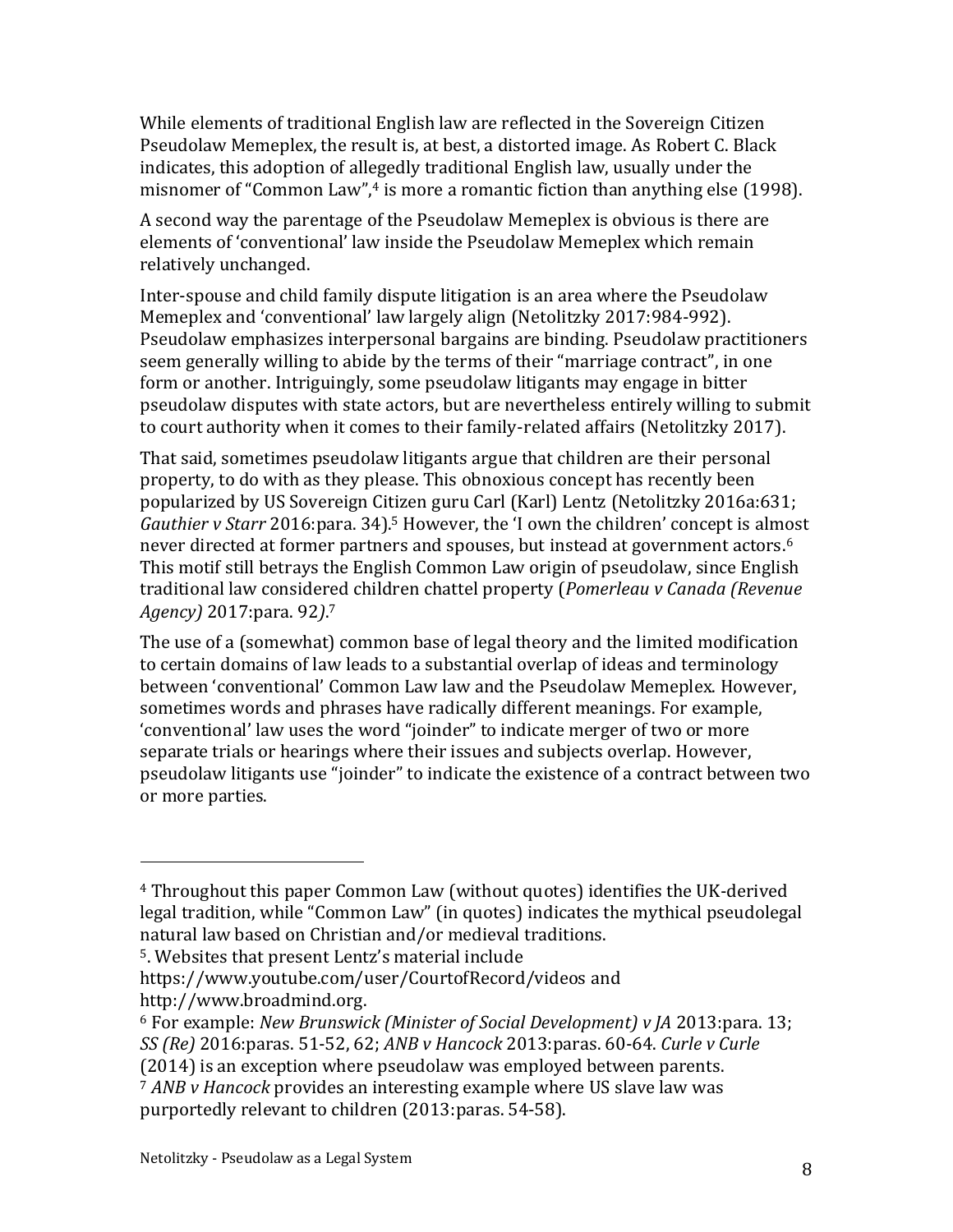Needless to say, these diverging definitions cause real confusion to those both 'inside' and 'outside' the world of pseudolaw.

#### 3. Conspiratorial Narratives Ground the Pseudolaw Memeplex

The Pseudolaw Memeplex is embedded in a conspiratorial narrative (Netolitzky 2017:7-9; Netolitzky 2016a:635-636; Netolitzky 2016b:138, 143-145; Perry et al 2017:36-37). While the details of that narrative vary between OPCA communities, certain motifs remain constant:

- 1. Humans are innately subject to a basic law, usually called "Common Law".
- 2. Malevolent actors and government have imposed additional legal rules and limitations on personal freedom beyond those required by the "Common Law".
- 3. Those additional rules and limitations are optional, but that fact is concealed from ordinary people.
- 4. Individuals can revert to only being governed by "Common Law" via the Pseudolaw Memeplex.

In short, much of conventional authority is a trick. Peoples' freedom has been taken away by hidden means.

The Pseudolaw Memeplex does not appear to actually create communities, but instead is adopted by pre-existing social groups (Netolitzky 2018b:IV(B)(1); Netolitzky and Rooke 2016:91-95). Unsurprisingly, some of those groups exhibit a broad affinity for conspiratorial thought, particularly of the Improvisational Millenarian variety (Barkun 2013; Netolitzky 2018b:IV(B)(2)). Another feature of pseudolaw groups is that they are "re-enchanted" (Partridge 2005; Netolitzky 2018b:V), and respond to perceived oppressive authority by magical rather than rational means (Black 1998; Netolitzky 2018b; Dew 2015:75; Dew 2016:87-91; Wessinger 2000:160).

This is not to say that everyone who uses pseudolaw subscribes to its conspiratorial and irrational elements. Some users are clearly desperate, or simply motivated by greed (Netolitzky 2018a:IV(A); Netolitzky 2018b:IV(A); Perry et al 2017:38-39).

#### **B. Six Core Concepts**

In its simplest sense, a legal system provides rules to structure human interactions. The same is true for "Common Law", the alleged foundation for pseudolaw. While some commentators call pseudolegal societies anarchic, that is not really accurate. Pseudolaw does provide guidelines. They are just different from those of 'conventional' law and authorities.

In certain senses, persons who practice pseudolaw can even be described as having an enhanced focus on the centrality of law in human society. They are a kind of anti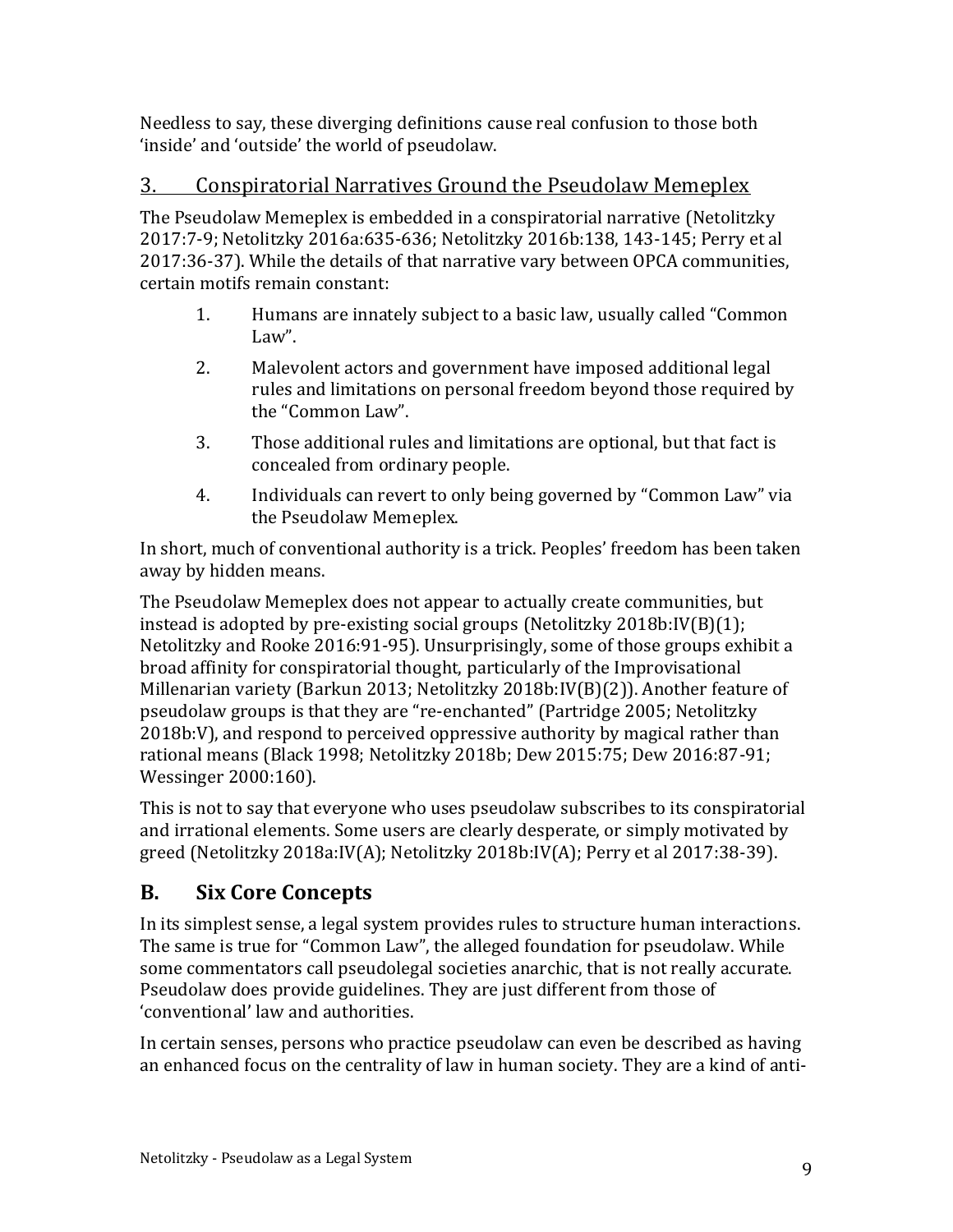state rebel, but one who believes revolution can be achieved by superior law, rather than force or democratic choice (Netolitzky 2018a:I; Slatter 2016:64). 8

The so-called "Common Law" is often described as a variation on the Christian "Golden Rule": "Do unto others as they would do unto you." For example, key Detaxer guru Eldon Warman summarizes the "Common Law" as "1. Do not unto others as you would not have them do to you. 2. Do unto others as you would have them do to you." (Muljiani 2000:53). Note that this formulation has no role for unilateral authority, but instead social rules flow from a natural or God-given order.

Freeman-on-the-Land guru Robert Menard in his first text explained his "Common Law" legal obligations are: "I do not claim the right to harm another human being, damage property, engage in fraud or extortion or break contracts. I will follow the Law." (Menard n.d.:86; see also Menard 2004:5). Again, there is a (purported) willingness to adhere to some kind of legal structure.

#### 1. Everything is a Contract

Contracts have a central role in the Pseudolaw Memeplex. In conventional law, a contract is a binding arrangement which results from the mutual agreement of two parties to a reciprocal exchange. A contract is a bargain where two (theoretically) equal actors commit themselves to act in a certain way.

Note how this is distinct from the usual relationship of government to individuals, which is a unilateral exercise of authority. That said, philosophically, government is still authorized by a population's collective agreement to be subject to government authority via a "social contract" (Gough 1936). Democratic processes are a more direct social delegation of authority.

In *Bursting Bubbles of Government Deception*, Menard (2004:36) contrasts the operation of legislation with his following "Common Law":

There are only three ways to break the law. These are: harm another, damage property, or use mischief in your contracts. When you break a statute, you are breaking a societal contract and that is why smoking pot is unlawful. The act itself isn't, but because you have 'agreed' not to, you are breaking a contract.

Thus, from Menard's perspective, government has no special inherent authority via legislation or other means, unless one agrees to be subject to that authority. Individuals and the state are equal parties. The social contract has allegedly become an *individual* rather than collective choice to delegate authority to government.

This is the principle functional objective of the Everything Is A Contract motif - the individual may reject government authority as a contract offer (*Meads v Meads* 2012:paras. 379-383). Laws only work if the individual consents (*Meads v Meads* 2012:paras. 405-406; Menard n.d.:74-86).

l

<sup>8</sup> Slater contrasts "pro-constitutional" Sovereign Citizens with Islamic terrorists.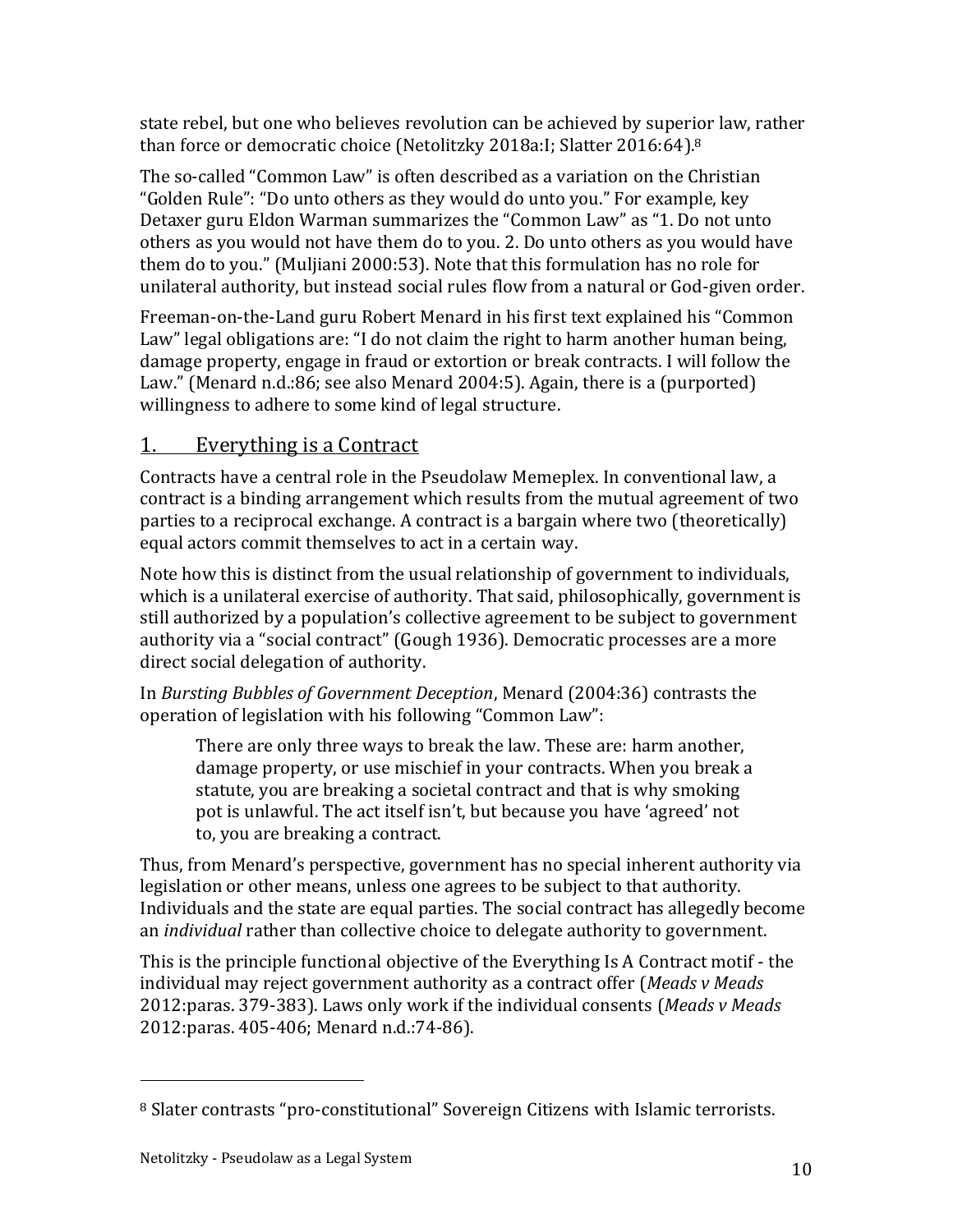... I also have the right to join or not join societies as I see fit. I cannot be forced to consent. If I refuse to consent, none of the statutes everyone else calls laws will have the force of law with me.

(Menard n.d.:86)

Now pseudolaw theorists encounter a critical question. If all it takes is to say "no", then why are individuals unable to divest themselves of state authority on demand? The answer was provided in a highly influential US text by George Mercier, *Invisible Contracts* (1986),which postulated that practically any interaction with a state actor is a potential contract (*Meads v Meads* 2012:paras. 410, 414-416). The result is "joinder", which traps the individual into a contract that results in general government authority.

In this paranoid world almost any apparently innocent step might create a contract. For example, some pseudolaw practitioners refuse to use postal codes. They believe that doing so accepts a government contract offer that then makes the letter sender subject to state authority (Liberty 2004:308-309). Government licences and ID similarly are booby-traps (Netolitzky 2016b:174-175; Perry et al 2017:26-27). One becomes liable to pay income tax by filing a tax form, and thereby accepting an Invisible Contract (Muljiani 2000:47-49).

Even apparently innocent words may hide a contract offer. Freeman sources claim that the question "Do you understand?" secretly means "Do you stand under my authority?" (Menard 2004:45; Tir na Saor n.d.:12).

The overall result is that the perceived role of contracts is greatly expanded in the Pseudolaw Memeplex, to the point this concept permeates much of day-to-day life and interactions. Literally, everything is a contract.

#### 2. Silence Means Agreement

A second central principle of pseudolaw expands the scope of contractual interaction even further. The Silence Means Agreement rule alters a conventional legal principle that agreement must be communicated (Menard n.d.:35, 52, 74-76). In Common Law tradition jurisdictions, one cannot "foist" a binding obligation on another party (*Meads v Meads* 2012:paras. 447-524). The purported basis for the Silence Means Acceptance rule is an actual US legal maxim, "*Qui non negat fatetur*", "He who does not deny, admits" (Netolitzky 2018b:II). However, that maxim only correctly applies to a specific class of court documents, filings that initiate a lawsuit or a defence (Netolitzky 2018b:II).<sup>9</sup> Actual law has been erroneously applied too broadly and outside its proper context.

The most common application of the Silence Means Agreement rule is a "foisted unilateral agreement", a document that says that the recipient must take certain steps within a timeline, or identified consequences automatically follow. Foisted

<sup>&</sup>lt;sup>9</sup> Bible verses provide a second alternative purported source for this rule (Netolitzky 2018b:II).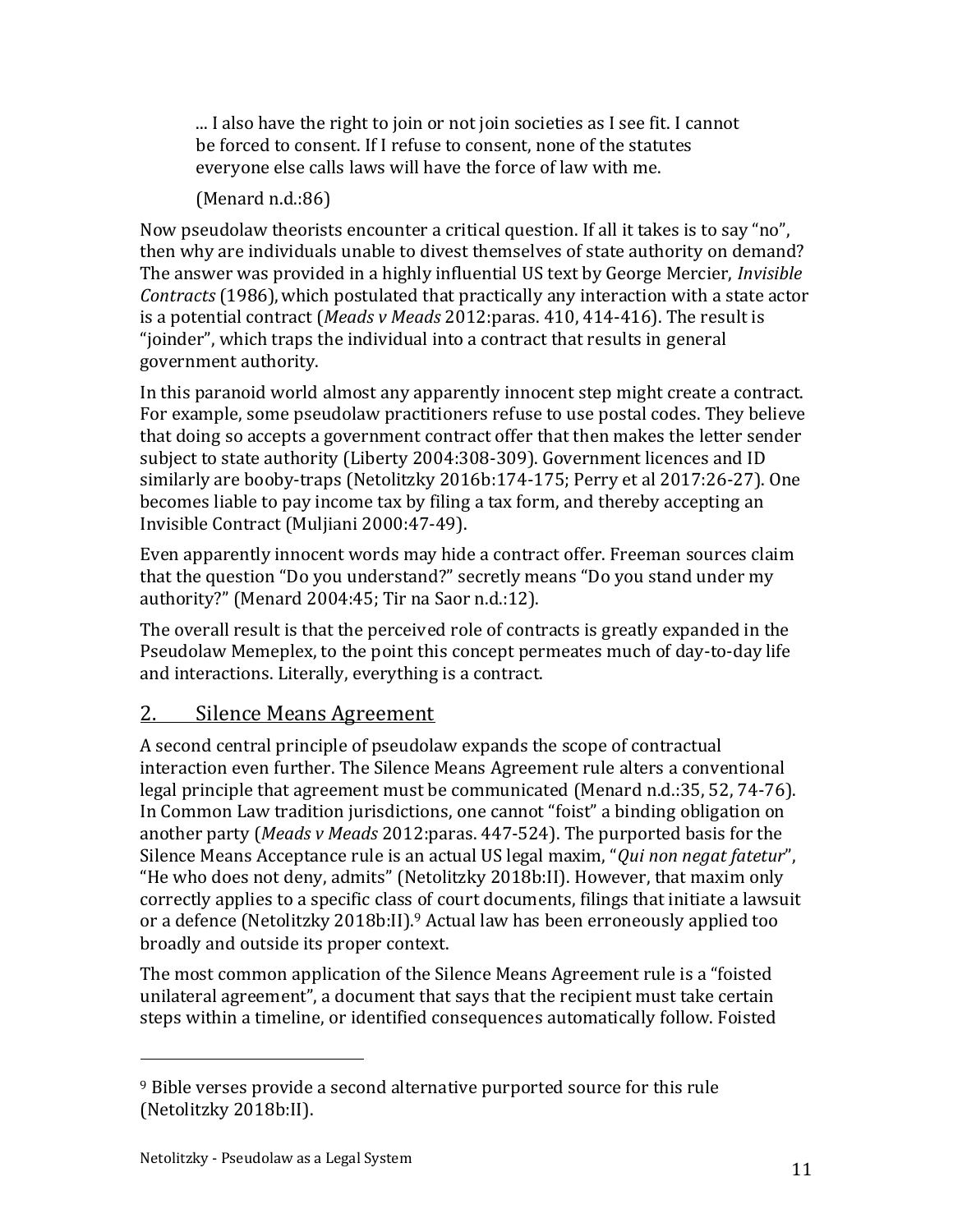unilateral agreements are typically framed as a contract offer. A common foisted unilateral agreement is the ubiquitous "fee schedule", a set of fines that pseudolaw practitioners assess against government actors (*Meads v Meads* 2012:paras. 505- 523). The effect of a fee schedule is allegedly made global by marking that document with a declaration like "Service to Principal is Service to Agent. Service to Agent is Service to Principal."<sup>10</sup> That, purportedly, causes the effect of a Fee Schedule to 'chain' its way through a government or organization after the document is received by one individual (*Meads v Meads* 2012:para 456).

The Silence Means Agreement rule is also pseudolegally applied to the rules of evidence. Any claim or alleged statement of fact placed in a sworn document is purportedly proven true, unless rebutted. These documents, often called an "Affidavit of Truth",<sup>11</sup> are therefore considered to have a decisive effect, and thus 'foist' on the opposing litigant an obligation to disprove the Affidavit of Truth's stated facts and conclusions (*Papadopoulos v Borg* 2009:paras. 4-10). That, in effect, much reduces the role of a judge or jury in determining disputed facts.

Another consequence of the Silence Means Agreement rule is less benign for those who accept it. When coupled with the Invisible Contracts concept, pseudolaw practitioners perceive themselves as surrounded by innumerable potential contract offers, any of which may entrap an individual in onerous binding obligations.

The result is a kind of legal nightmare, where one must obsessively seek out and positively reject every contract offer. As Rooke ACJ observes in *Meads*, this situation resembles the possibly mythical method by which civilian sailors were tricked into service in the Royal Navy by concealing the "King's Shilling" in the bottom of a tankard of beer (2012:paras. 471-472). Accepting the beer, and the money, created a binding contract of service.

Legal declarations that the pseudolaw advocate does not agree in full or in part are a common defence against Silence Means Agreement. Thus, one finds pseudolaw documents are annotated: "without privilege", "all rights reserved", "UCC 1-207", or "UCC 1-308".<sup>12</sup>

Interestingly, pseudolaw practitioners appear sensitive to the harshness of the Silence Means Agreement rule. According to their own law, even a single failure to catch and respond to an offer or notice creates a binding agreement. Nevertheless, the very common Three/Five Letters mechanism uses *a series* of foisted unilateral

<sup>10</sup> For example: *Rothweiler v Payette* 2018:para. 8; *Re Gauthier* 2017:Schedule B; *Bank of Montreal v Rogozinsky* 2014:Schedule D; *Royal Bank of Canada v Skrapec* 2011:paras. 33-34.

<sup>11</sup> For example: *Fazakas v Her Majesty the Queen* 2018:para. 2; *R v Duncan* 2013:para. 9; *R v Petrie* 2012; *Royal Bank of Canada v Skrapec* 2011:paras. 33-34. <sup>12</sup> For example: *Medicard Finance Inc v Szalontai* 2001; *d'Abadie v Her Majesty the Queen* 2018.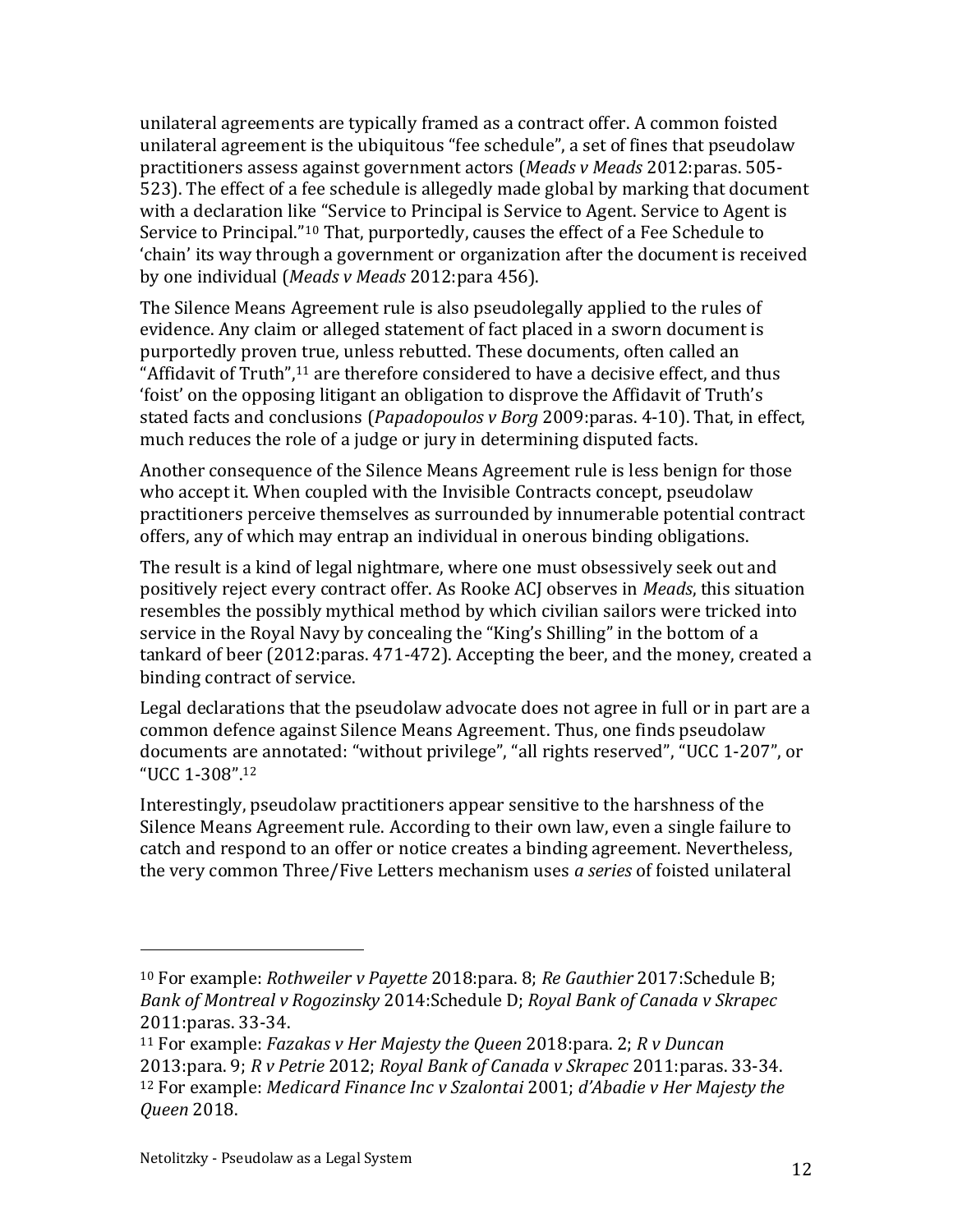agreements to ultimately obtain an (allegedly) final binding result.<sup>13</sup> Several of these documents do nothing but remind and warn that no response has been received, and silence will ultimately bind the target via "tacit procuration" or "tacit consent".

#### 3. No Injured Party

As previously indicated, a key "Common Law" principle is that one should not harm another or their property. Pseudolaw has also made the corollary a rule. A crime has a victim, so if no one was harmed, then no one has a legal right to intrude (Menard n.d.:86, see also Menard 2004:5, 36; Muljiani 2000:32-33, 52-53; Tir na Saor n.d.:4).

The Pseudolaw Memeplex therefore incorporates personal injury law, or "tort law". This element of the UK tradition Common Law addresses injury to persons or property that results from another's negligence or intentional harmful acts. The classic example is an automobile accident. The driver who is at fault is legally obliged to pay damages to compensate for any injury to the other vehicle and its occupants.

The Pseudolaw Memeplex version of tort law is quite similar to 'conventional' tort law. Pseudolaw litigants accept that an individual is personally responsible for the harm they cause others (Lindsay 1999; Weisman 2005). One of the few pseudolaw variations on tort law is that in certain circumstances triple damages may be charged,<sup>14</sup> typically where the wrongdoer has not taken an opportunity to settle a claim via contract.

Pseudolaw practitioners use tort law as a shield to challenge the validity of statemediated legal action, such as criminal prosecution of 'victimless' crimes, and regulatory legislation. Pseudolaw practitioners argue that criminal prosecution to enforce prohibitions is invalid because there is "No Injured Party", for example:

- 1. motor vehicle offenses (*R v Petrie* 2012:para. 12),
- 2. professional certification requirements (*College of Traditional Chinese Medicine Practitioners and Acupuncturists of British Columbia v Fischer* 2014:paras. 3, 13),
- 3. prohibition of marijuana production (*R v Abadie* 2016:para. 12; *R v d'Abadie* 2016:paras. 3-4), and
- 4. the requirement to pay income tax (*R v Desautels* 2012:para. 54).

Thus, the No Injured Party rule means government, or, for that matter, anyone, has no legal right to interfere with another until someone or something has been

<sup>13</sup> For example: *Bank of Montreal v Rogozinsky* 2014; *Re Boisjoli* 2015; *Rothweiler v Payette* 2018a; *Rothweiler v Payette* 2018b.

<sup>14</sup> For example: *Bursey v Canada* 2015:para. 4; *Re Boisjoli* 2015:para. 45; *The Law Society of BC v Dempsey* 2005:para. 13; *Gravlin v Canadian Imperial Bank of Commerce* 2005:para. 8; *R v Fearn* 2014:Appendix A; *Papadopoulos v Borg* 2009:para. 3.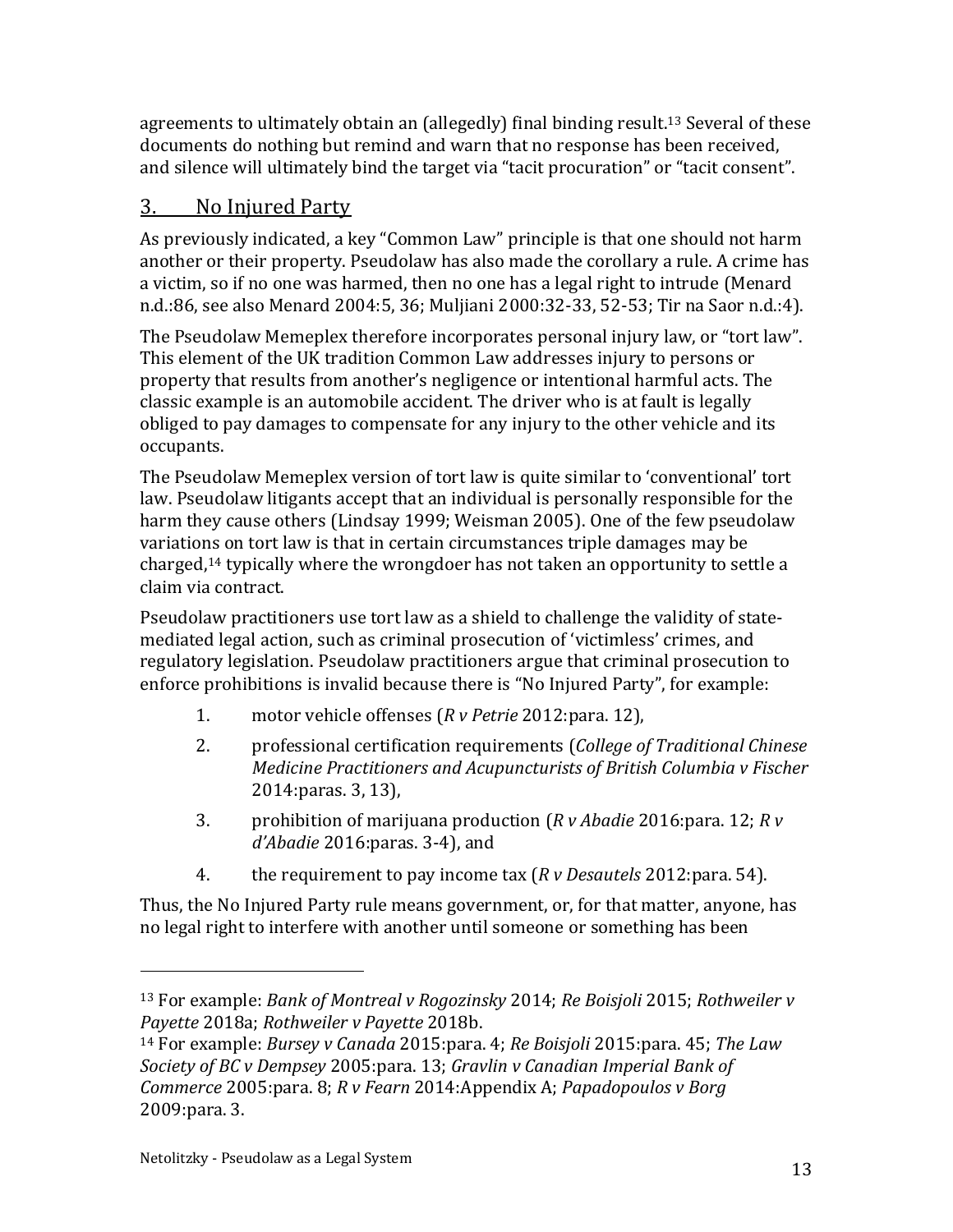actually harmed. This rule is the (purported) theoretical basis for why one could own dangerous goods such as explosives and narcotics, possess and use firearms, or drive while intoxicated. All these things are legal, until someone is hurt.

#### 4. Defective Or Limited State Authority

The next element of the Pseudolaw Memeplex is an explanation for why the legal authority of government is not as expansive or extensive as is conventionally communicated and taught. This element is the one component of the Pseudolaw Memeplex which shows marked variation between host communities. That is not a surprise since the details of the Defective Or Limited State Authority explanation usually derive from the history of the local jurisdiction, or the nature of the pseudolaw host group. This is best illustrated by several examples.

US Sovereign Citizens believe that Federal government authority results when persons voluntarily become US citizens, a class of citizenship which is different from state citizenship (Koniak 1996:81-83; Sullivan 1999:797-798; Harris 2004- 2005:294-297). The US citizen category is a concealed consequence of the 1868 14th Amendment (Erickson 1999:9-12; Berger 2016:3-4; Sullivan 1999:801-804). US citizenship can be removed, after which a person is only subject to "Common Law" (Erickson 1999:22-25, 34-35; Koniak 1996:68, 93-97; Berger 2016:5-6; Sullivan 1999:792-795, 809-911).

Similarly, Freemen-on-the-Land in the Republic of Ireland claim to be only truly subject to ancient Irish "Brehon Law" (Tir na Soar n.d.:4). Members of the Canadian Church of the Ecumenical Redemption International (*Meads v Meads* 2012:paras. 123-139, 183-188; Netolitzky 2016a:627-628) argue Queen Elizabeth II's coronation oath to uphold the King James Bible is a contract, and Christian religious rules are therefore superior to conventional government legislation (*Law Society of British Columbia v Crischuk* 2017:paras. 24-28, 30-32; *R v Crischuk* 2007:paras. 8- 12).

US Moorish Law communities employ several Defective Or Limited State Authority arguments. Some, like the Washitaw de Dugdahmoundyah Nation, claim to be the original occupiers of the Americas, who descend from ancient African-Americans who travelled from the continent of Muu in the time of Moses. That, allegedly, grants them special status vs government (*Bey v Indiana* 2017:3-4; *Marrakush Society v New Jersey State Police* 2009; Dew 2015).

Others claim immunity to court jurisdiction because of 18th century treaties with the Morocco Barbary pirate states (*Bey v Indiana* 2017:3-4; *Marrakush Society v New Jersey State Police* 2009; *Murakesh Caliphate of Amexem Inc v New Jersey* 2011:249, 260-261, 269-272; Compari 2014), or adapt the Sovereign Citizen 14th Amendment concept for African-American persons (Dew 2016:78-80), despite the Sovereign Citizen belief that persons of that descent can never be true state citizens.

The German Reichsbürger community has a variety of explanations for why the modern Federal Republic of Germany does not exist (Rathje 2014:14-20; Wilking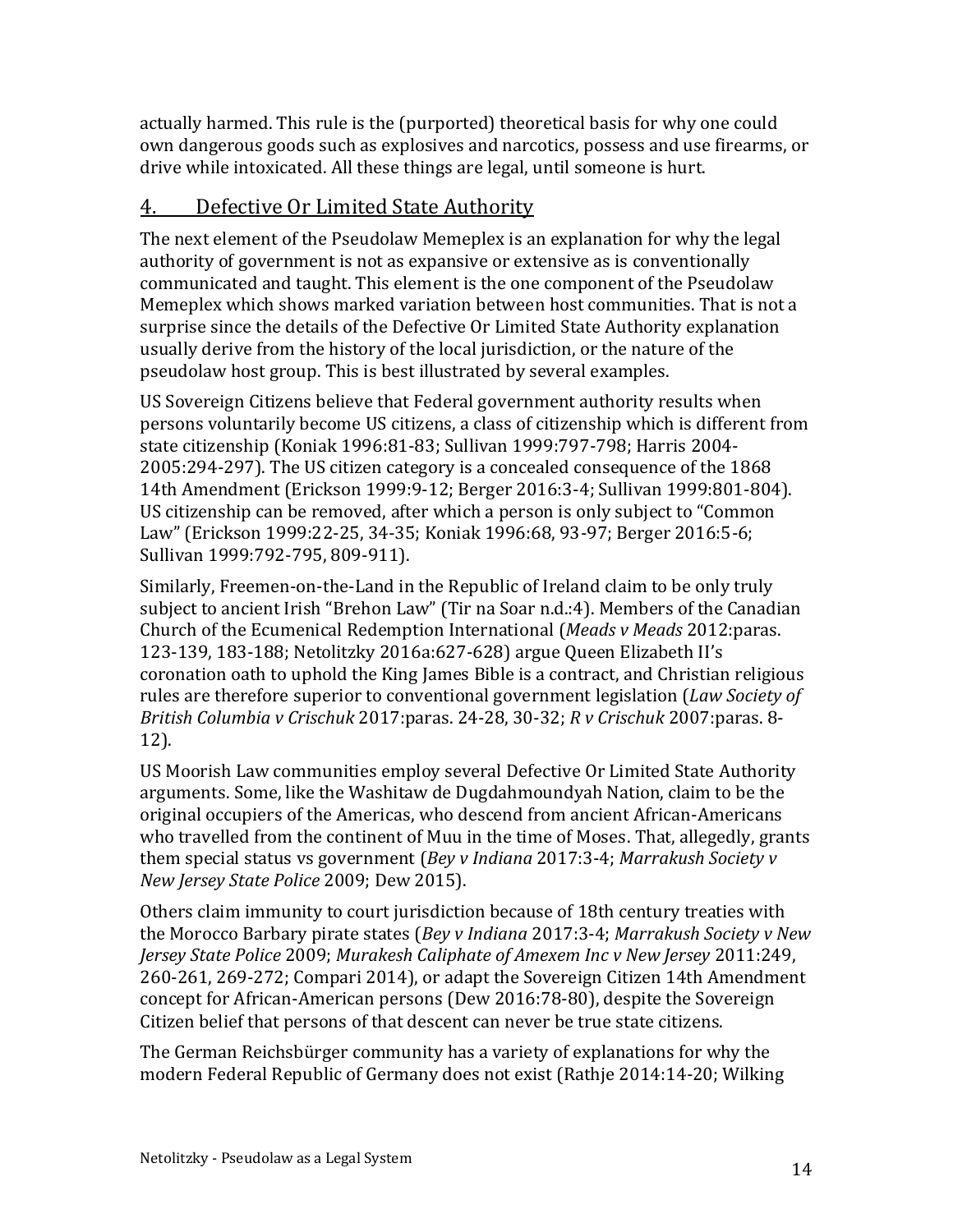2015:17-23 102-118, 212-213; *FG Münster No. 14* 2015; Caspar and Neubauer 2012; Schumacher 2016), including:

- 1. the Federal Republic of Germany was terminated by a failed reunification with the German Democratic Republic;
- 2. only the German army surrendered in 1945, but not the Third Reich;
- 3. a 1973 decision of the Federal Constitutional Court ruled the German Reich still exists; and
- 4. that Germany currently remains under post-World War II Allied occupation.

These theories allegedly means 'conventional' law and authorities are ineffective. Reichsbürgers have adopted the Pseudolaw Memeplex to explain how apparent government authority results from Invisible Contracts with a corporation: "Germany GmbH".

The highly fractionated Reichsbürger population, which dates to the mid-1980s, claims genuine authority devolves to an earlier pre-1945 precursor government, constitution, and law, which governs themselves and the true, but slumbering, German state. Dozens of different alternative candidate "Reichs" range into the 1800s. Other Reichsbürger subgroups point to pre-unification German states like Prussia as the valid government, or have declared themselves as independent and self-administered states and free cities (Wilking 2015:24-36).

The exact details of this particular component of the Pseudolaw Memeplex are actually irrelevant. What matters is that there is some identifiable basis why the authority conventionally vested in state actors is purportedly less what is usually thought. It is, however, important that the Defective Or Limited Government Authority motif is conceptually compatible with the local jurisdiction. When the Pseudolaw Memeplex is introduced into a new jurisdiction, this element of the Memeplex is often replaced or varied. For example, when the original Sovereign Citizen Pseudolaw Memeplex was introduced into Canada, Detaxer guru Eldon Warman discarded the 14th Amendment concept, and instead claimed Canada's government was defective because of alleged flaws and omissions in the independence process and associated legislation (Netolitzky 2018d:II(B)(2)).

#### 5. The "Strawman" Duality

The preceding four elements serve as the foundation for the most innovative component of the Pseudolaw Memeplex: the "Strawman" duality. The "Strawman" concept is now well documented (Netolitzky 2016a:633-635; Netolitzky 2016b:144- 145; Netolitzky 2018b:III(C); Perry et al 2017:25-27), but, in brief, it purports:

- 1. Physical humans are bound or linked to a non-physical legal person doppelganger: the "Strawman".
- 2. Government has inherent authority over the non-corporeal "Strawman" doppelganger, but not a human being. The link between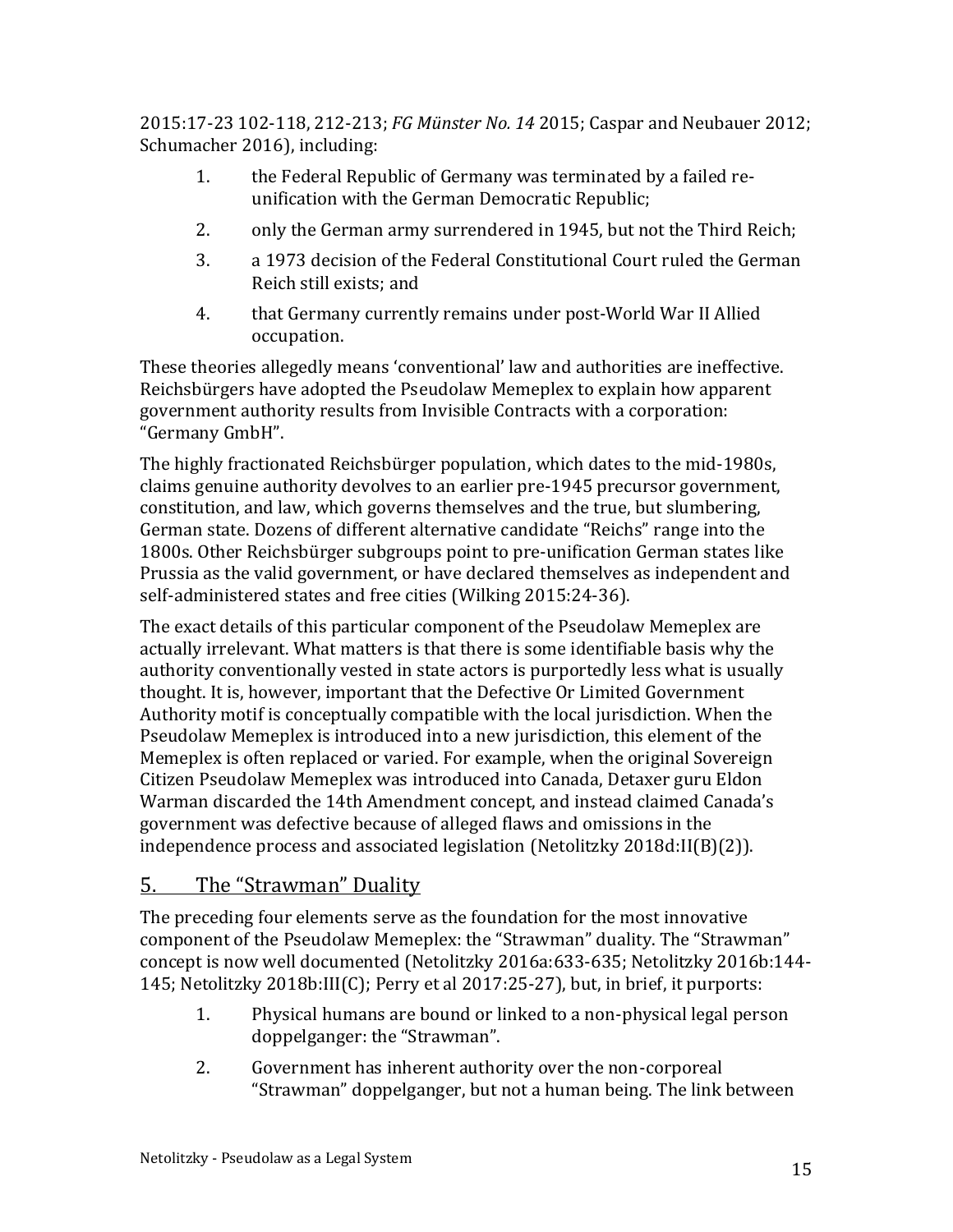the physical and legal parts of the duality is a channel for government authority.

- 3. The government attaches the "Strawman" to the physical human via a concealed contract that involves birth or identification documentation.
- 4. The "Strawman" is identified by an all upper-case letter name (e.g. JOHN SMITH), and that is why government and legal documentation capitalizes names. Those materials do not actually refer to the associated human being.
- 5. Government authority can be negated by denying you are the "Strawman", and/or by breaking the "Strawman" contract.
- 6. A human is only subject to "Common Law" once the "Strawman" is removed.

The "Strawman" is completely unique to the Pseudolaw Memeplex. The closest parallel in 'conventional' legal systems is a "corporation", a legal entity which is operated by, yet distinct and separate from, its owners. While a corporation offers the owner(s) a benefit and protection via its "corporate veil", the "Strawman" is more of a legal parasite, imposed on individuals to exert external influence and control. In fact, the "Strawman" has strong parallels to demonic possession and exorcism traditions (Netolitzky 2018b:III(C)(4)).

The "Strawman" builds from the other elements of the Pseudolaw Memeplex, and therefore is second-order pseudolaw (Netolitzky 2018b:III(C)(4)). The "Strawman" provides the contract which makes an individual subject to state authority via Everything Is A Contract. This is the only way state authorities can enforce legislation given their Defective Or Limited State Authority, and, as a consequence, bypass the Injured Party requirement. The "Strawman" contract is an Invisible Contract, and remains in place as long as one does not reject it due to Silence Means Agreement.

Even when the "Strawman" is removed, individuals must be cautious and watchful, lest they succumb to a new Invisible Contract, experience "joinder", and are again possessed and subject to government authority.

The "Strawman" organizes the other Pseudolaw Memeplex elements into an overarching explanation of how the individual is only subject to "Common Law", but nevertheless has been tricked by a nefarious actor into concealed subordination to otherwise illegitimate state authority. The title of a UK Freeman documentary, "Strawman - The Nature of the Cage" (Nature of the Cage 2015), evocatively captures how, for those who are hostile to state, police, and court authority, the "Strawman" concept vilifies 'conventional' authority, but also promises a means for escape.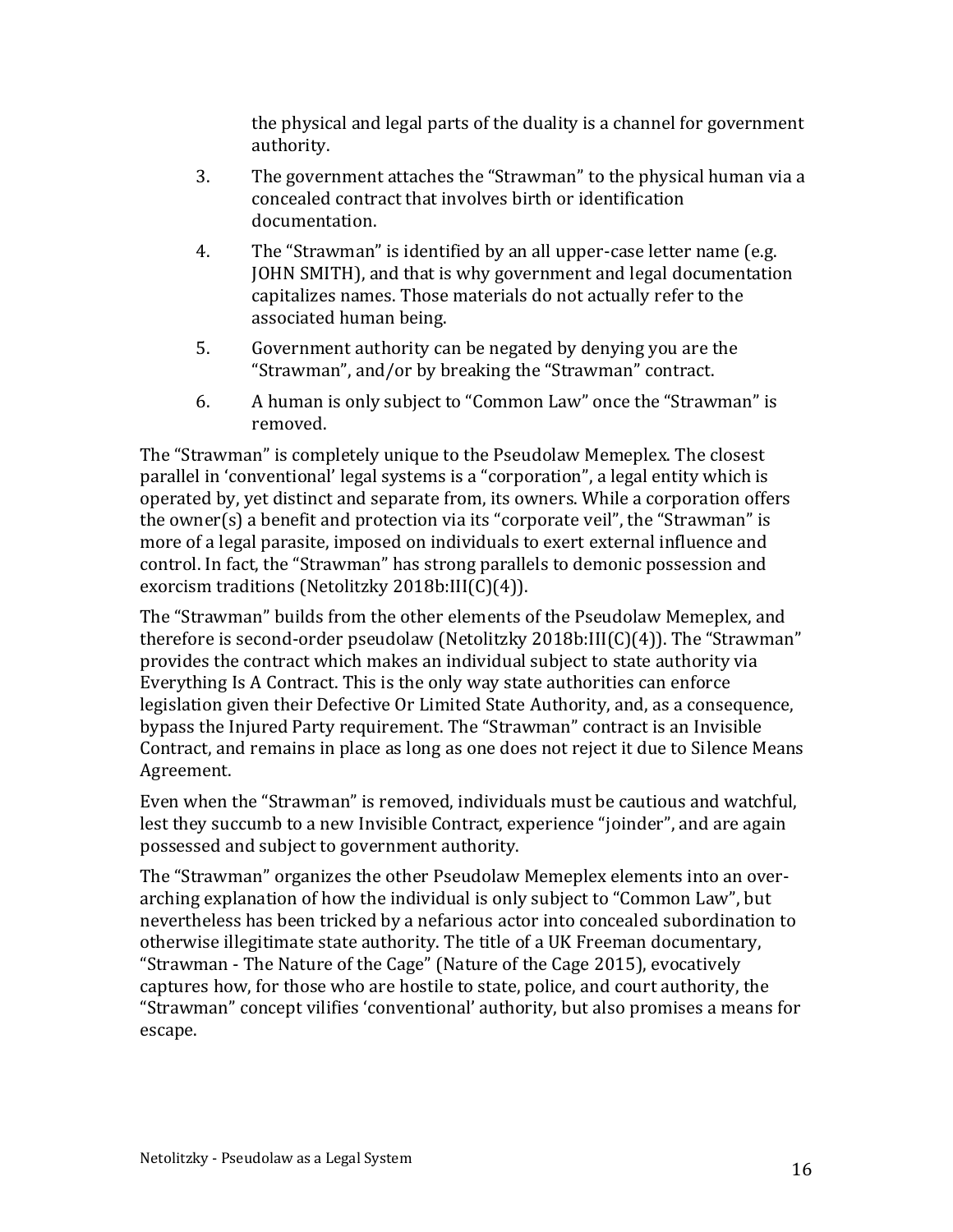#### 6. Fiscal Misconceptions

The final component of the Pseudolaw Memeplex is a collection of concepts which, allegedly, provide a source of free money, or a mechanism to refuse debt. This paper will only engage in an overview of these concepts.

The oldest Fiscal Misconception derives from fractional reserve banking, an aspect of modern banking practices. In brief, banks lend more money than they actually hold on deposit. This fact has led to a theory that banks "create money from thin air", and a borrower therefore has no obligation to pay back this imaginary money (Netolitzky 2018c:II(A)(3)). Variations on this theme include that the borrower's signature creates the money, or real money is backed by gold, unlike worthless "fiat currency" (Netolitzky 2018c:II(A)(3)). This Banks Create Money motif is a basis to refuse to pay debts.

The second Fiscal Misconception misinterprets the legal operation of bills of exchange. This scheme basically claims one can pay for a debt with a promise to pay, which is then satisfied by various elaborate explanations, none of which involve paying actual cash (Netolitzky 2018c:II(A)(3)).

The final Fiscal Misconception, commonly known as "Redemption Theory", "Accept for Value", or "A4V", is linked to the "Strawman" myth (*Meads v Meads* 2012:paras. 531-543). Allegedly, during its creation, the "Strawman" is associated with a secret government-operated bank account that contains large sums. The correct paperwork allows the linked human access to that money.

Needless to say, none of these procedures actually work, however their popularity in pseudolaw communities confirms that the promise of free money has an enduring appeal. That also likely explains why this area of pseudolaw exhibits a certain degree of innovation, though in almost all instances the new schemes are nothing more than a variation on one of these three basic Fiscal Misconceptions (Netolitzky 2018c:II(A)(3)).<sup>15</sup>

## **III. Conclusion**

l

The Pseudolaw Memeplex is plausible acceptable and attractive to practically any anti-state group given how it purports to create a mechanism to both separate and immunize oneself from state authority (Everything Is A Contract, No Injured Party, the "Strawman"), but also provides a way to strike back against perceived illegitimate state action by fee schedules and other foisted unilateral agreements (Everything Is A Contract, Silence Means Acceptance). Notably, the core Pseudolaw Memeplex does not in itself support formation of vigilante police, court, and

<sup>15</sup> For example, the UK WeReBank for a small fee sold blank bank cheques that allegedly could discharge large debts based on the Banks Create Money and promissory note Fiscal Misconception motifs (*Servus Credit Union Ltd v Parlee* 2015).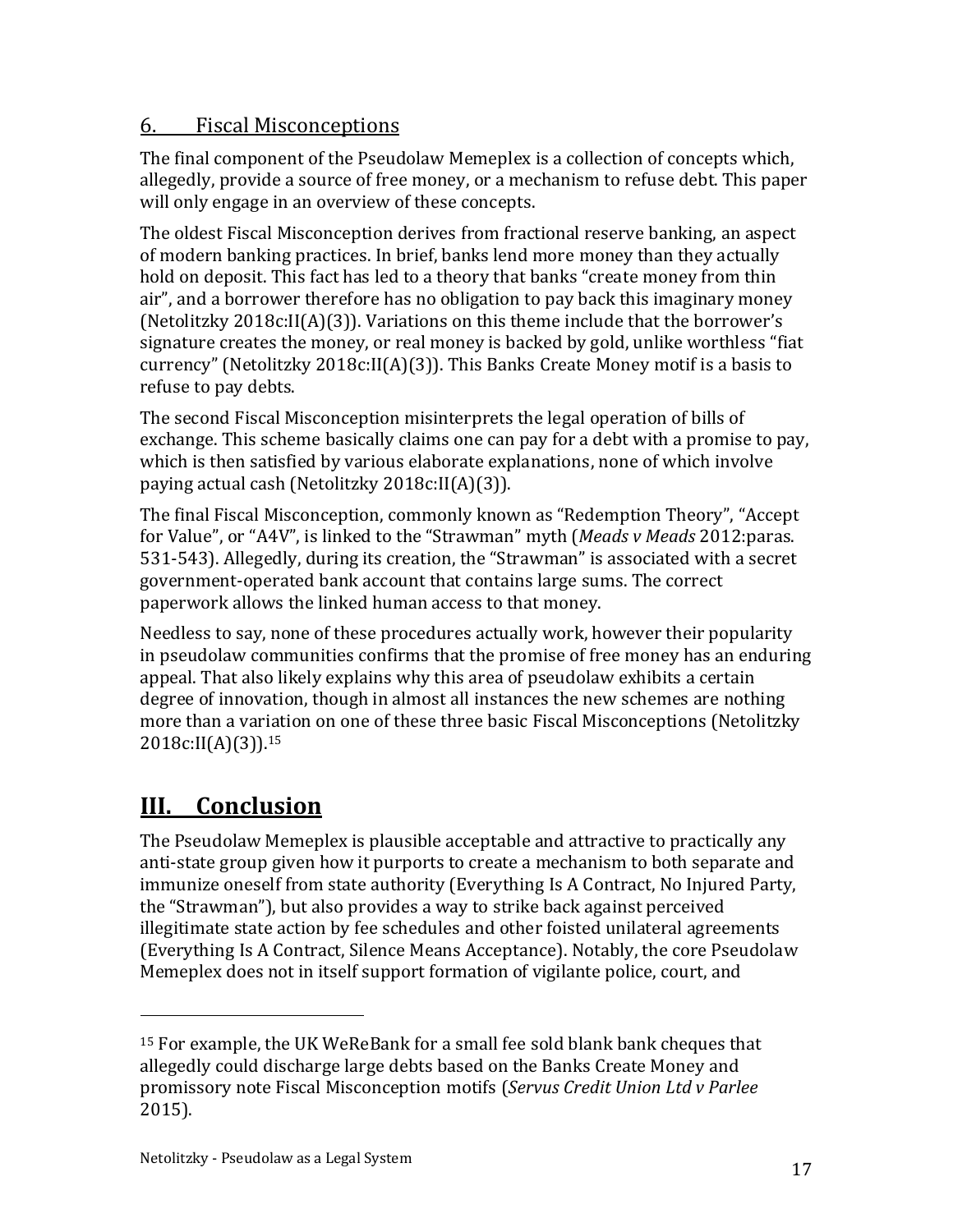pseudogovernment entities, though these are a known response to state authority that is perceived to have ignored the true "Common Law" pseudolaw (Netolitzky 2016b:154-164, 168, 187-190; Erickson 1999:22-25; Koniak 2016:93-97; Sullivan 1999:792-795; Harris 2004-2005:287-292).

Importantly, the Pseudolaw Memeplex is not simply an emotionally neutral 'toolset' for anti-authority actors. Both the principles and narrative of the Pseudolaw Memeplex presume that ordinary individuals are trapped and bound inside an illegitimate apparatus administered by clandestine, conspiratorial means. The Pseudolaw Memeplex is not merely a tool of resistance, but is also a reason to hate.

Pseudolaw never works. Then why has the Pseudolaw Memeplex persisted and spread for nearly twenty years?

There is little question that at least some persons who use pseudolaw are 'true believers' and engage in lengthy campaigns to achieve and enforce their so-called rights. An important question for social scientists is why that occurs, and usually without either escalation to vigilante counter-authorities or direct violence.

Is this a *simulation* of resistance? If so, it comes at enormous cost to many of its advocates. Is pseudolaw primarily a magical system, where without a logical and systematic foundation pseudolaw's practitioners are trapped like medieval alchemists, attempting to fine-tune formulae, searching for results that will never be achieved? Or is the belief that 'law is the trap' but 'law is also the way out' help pull pseudolaw advocates away from physical confrontation and force, and keeps this a (largely) 'paper war'?

What is clear is that the Pseudolaw Memeplex is now a freestanding conceptual matrix that, with certain adaptation, is compatible with many countercultures and anti-authority groups. The "Strawman" is its keystone, supported by a foundation of modified and variant Common Law concepts and distorted textual references.

A fascinating aspect of the Pseudolaw Memeplex is it has no bible.<sup>16</sup> There is no single text or key resource to which a pseudolaw student may turn to learn about this apparatus and its rules. Instead, pseudolaw is distributed throughout a host of ephemeral but highly complementary resources: websites, isolated documents, short or voluminous (and usually very badly written) texts, and, above all, Youtube videos.

Pseudolaw also has no memory of its history. Its proponents seem to have little knowledge or interest about where the Pseudolaw Memeplex came from, which is in a sense logical, since the "Common Law" is purportedly timeless and universal.

In many ways, pseudolaw is a pure expression of Improviational Millenialist culture (Barken 2013). Its sources are legion, but marginalized. It points to a collection of so-called laws, but from a host of diverse sources. Pseudolaw has no clear

l

<sup>16</sup> Except, arguably, *Meads v Meads* (2012).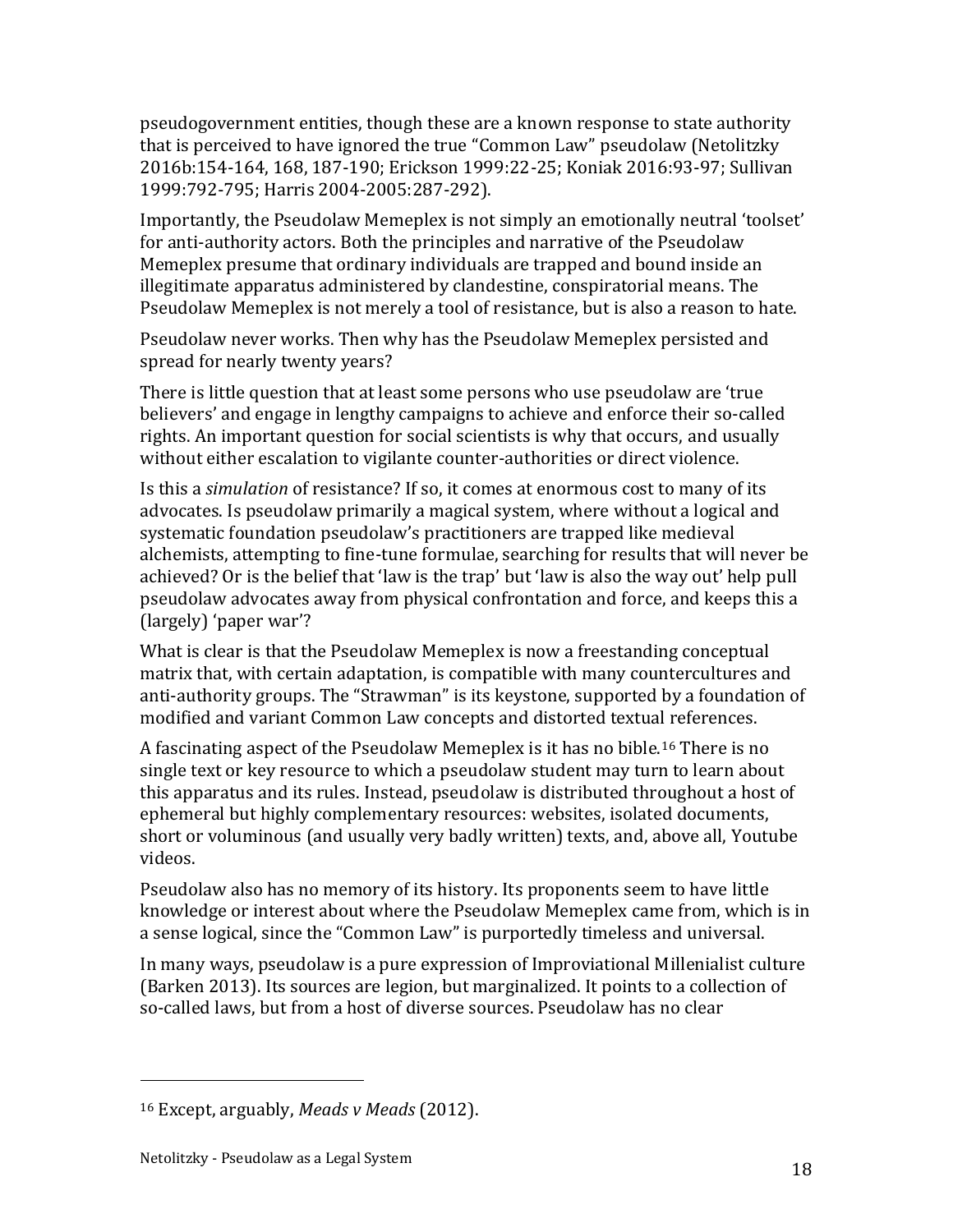foundation, but permeates global counterculture - an imaginary law that speaks for those who perceive themselves as persecuted and dispossessed.

### **References**

*ANB v Hancock*, 2013 ABQB 97.

Baker, J. 1979. "The Law Merchant and the Common Law Before 1700." *The Cambridge Law Journal* 38(2):295-322.

*Bank of Montreal v Rogozinsky*, 2014 ABQB 771.

Barkun, Michael. 2013. *A Culture of Conspiracy: Apocalyptic Visions in Contemporary America*. 2nd ed. Berkley: University of California Press.

*Bey v Indiana* (3 February 2017) US 7th Circuit, No 16-1589.

Berger, J. 2016, June. "Without Prejudice: What Sovereign Citizens Believe." George Washington University Program on Extremism. Center for Cyber & Homeland Security. Retrieved from

https://cchs.gwu.edu/sites/cchs.gwu.edu/files/downloads/Occasional%20Paper\_B erger.pdf.

Black, Robert. 1998. ""Constitutionalism": The White Man's Ghost Dance." *John Marshall Law Review* 31:513-520.

Blackstone, William. 1765-1769. *Commentaries on the Laws of England*. Oxford: Clarendon Press.

*Bursey v Canada*, 2015 FC 1307.

Casper, Christa and Neihard Neubauer. 2012. "Durchs wilde Absurdistan-orer: Wie "Reichsbürger" den Fortbestand des Deutschen Reiches beweisen wollen." *Landeund Kommunalverwaltung* 12:529-537.

*College of Traditional Chinese Medicine Practitioners and Acupuncturists of British Columbia v Fischer*, 2014 BCSC 985.

Compari, Kaitlyn. 2014. "The Moorish Science Temple of America and the Legal System: Exploring the Need to Take Proactive Measures Against Radical Members of an Incorporated Religion." *Rutgers Journal of Law and Religion* 15:507-539.

*Curle v Curle*, 2014 ONSC 1077.

*d'Abadie v Her Majesty the Queen*, 2018 ABQB 298.

Dew, Spencer. 2015. "Washitaw de Dugdahmoundyah: Counterfactual Religious Readings of the Law." *Novo Religio* 19(2):65-82.

Dew, Spencer. 2016. ""Moors Know the Law": Sovereign Legal Discourse in Moorish Science Religious Communities and the Hermeneutics of Supersession." *Journal of Law and Religion* 31(1):70-91.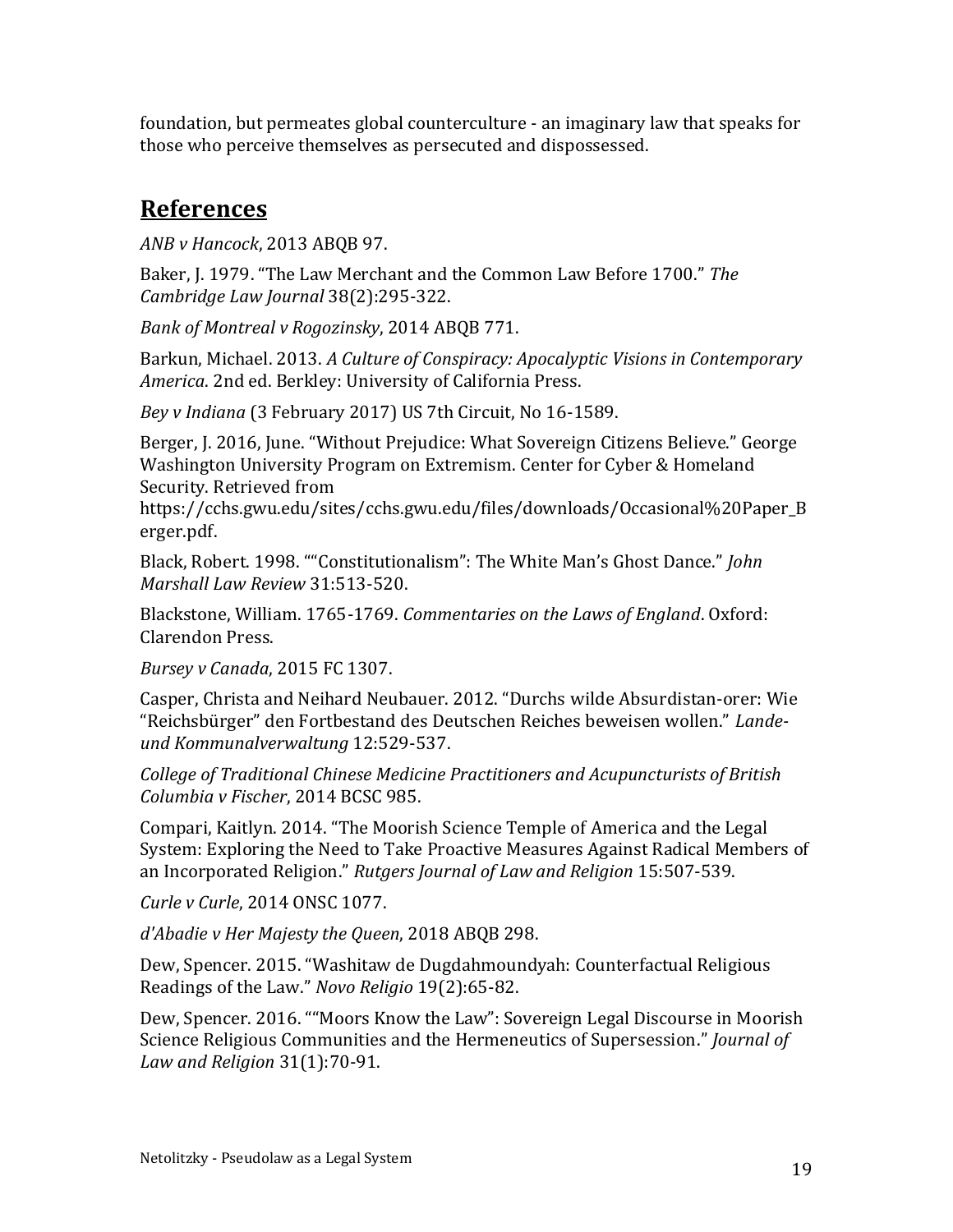Erickson, Chuck. 1999. *The Anti-Government Movement Guidebook*. National Center for State Courts. Retrieved from http://www.tulanelink.com/pdf/antigov\_movement\_guidebook.pdf.

*Fazakas v Her Majesty the Queen*, 2018 NBQB 12.

*FG Münster No. 14* (14 April 2015), Az. 1 K 3123/14 F. Retrieved from https://openjur.de/u/853611.html.

*G314.2151325.1.00* (5 April 2017), Bundeskanzleramt Rechtsinformationssystem. Retrieved from

http://www.ris.bka.gv.at/Dokumente/Bvwg/BVWGT\_20170405\_G314\_2151325\_1\_ 00/BVWGT\_20170405\_G314\_2151325\_1\_00.html.

*Gauthier v Starr*, 2016 ABQB 213.

Gough, John Wiedhoft. 1936. *The Social Contract: A Critical Study of Its Development*. Oxford: Claredon Press.

*Gravlin v Canadian Imperial Bank of Commerce*, 2005 BCSC 839.

Harris, Angela P. 2004-2005. "Vultures in Eagle's Clothing: Conspiracy and Racial Fantasy in Populist Legal Thought." *Michigan Journal of Race and Law* 10:269-326.

JuriGlobe. Retrieved from http://www.juriglobe.ca.

Kent, Stephen A. 2015. "Freemen, Sovereign Citizens, and the Challenge to Public Order in British Heritage Countries." *International Journal of Cultic Studies* 6:1-15.

Kent, Stephen A. and Robin D. Willey. 2013. "Sects, Cults, and the Attack on Jurisprudence." *Rutgers Journal of Law and Religion* 14(2):306-360.

Koniak, Susan P. 1996. "When Law Risks Madness." *Cardozo Studies in Law and Literature* 8:65-138.

Koniak, Susan P. 1997. "The Chosen People in Our Wilderness." *Michigan Law Review* 95:1761-1797.

*Law Society of British Columbia v Crischuk*, 2017 BCSC 531.

Liberty, Johnny. 2004. *The GLOBAL SOVEREIGN'S HANDBOOK*. Ashland: Institute for Communication Resources, Inc.

Lindsay, David Kevin. 1999. *Rights Denied! How Your government has stolen Your Right to use the Highways You pay for!* Winnipeg: AaA Publishing.

*Murakesh Caliphate of Amexem Inc v New Jersey*, 790 F Supp 2d 241 (2011).

*Marrakush Society v New Jersey State Police*, Civil No 09-2519 (JBS) (D NJ 30 July 2009).

*Meads v Meads*, 2012 ABQB 571.

*Medicard Finance Inc v Szalontai*, 2001 BCPC 86.

Menard, Robert Arthur. n.d. *Application and Submission Means: Drop'em, Bend Over & Don't Expect Lube, How The Government REALLY Gains Power*. Self-published.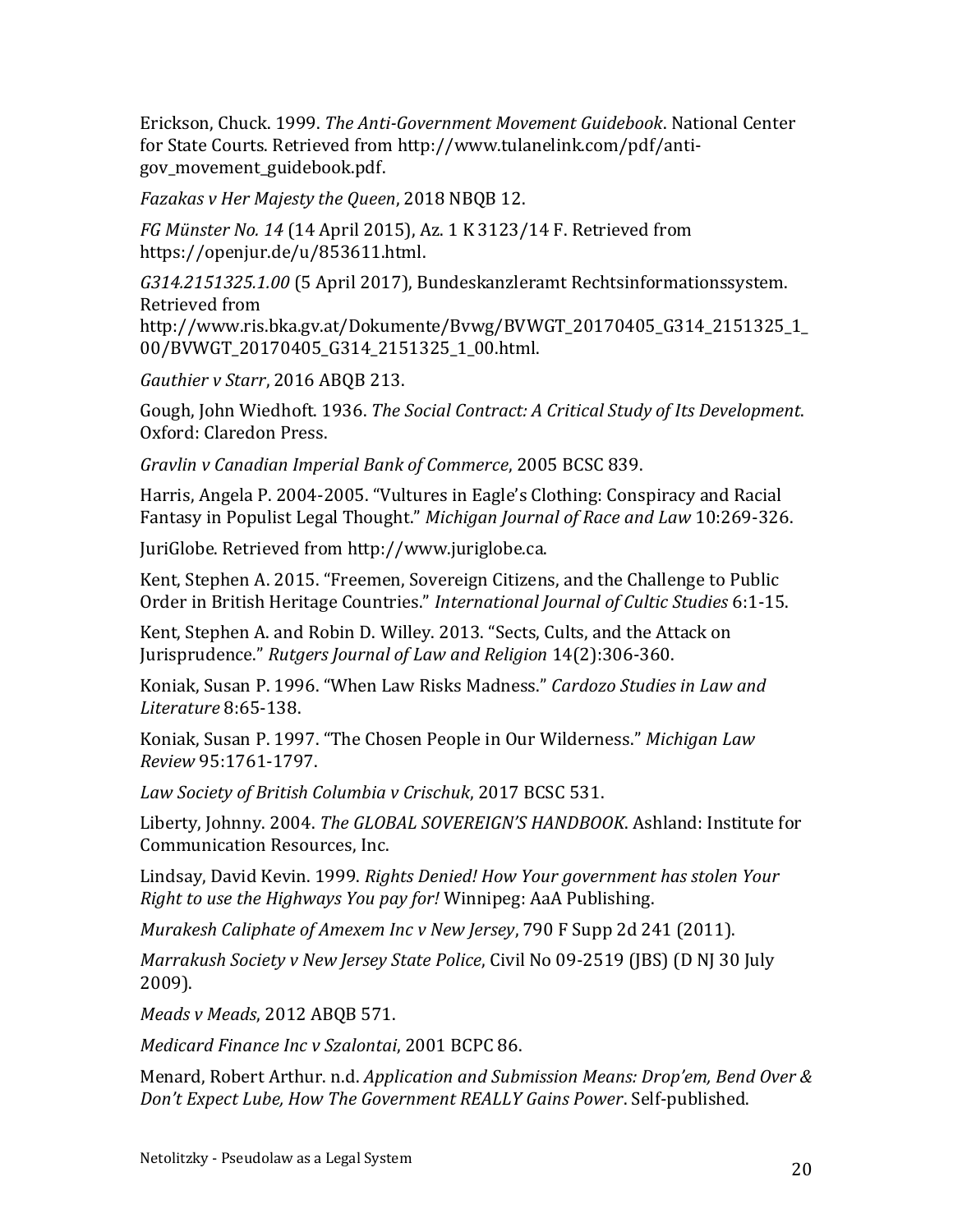Menard, Robert Arthur. 2003. *Letters to Authorities*. Vancouver: Elizabeth Anne Elaine Society.

Menard, Robert Arthur. 2004. *Bursting Bubbles of Government Deception*. Vancouver: Elizabeth Anne Elaine Society and Freddie Freepickle Productions.

Mercier, George. 1986. *Invisible Contracts*. Self-published.

Muljiani, Alex. 2000, May. *Becoming Free of the Canada Income Tax Act*. Condensed Version. Retrieved from

http://web.archive.org/web/19991128102155/http://www.detaxcanada.org:80/i ntro.htm.

Netolitzky, Donald J. 2016a. "The History of the Organized Pseudolegal Commercial Argument [OPCA] Phenomenon in Canada." *Alberta Law Review* 53(3):609-642.

Netolitzky, Donald J. 2016b. "Organized Pseudolegal Commercial Arguments [OPCA] in Canada; an Attack on the Legal System." *Journal of Parliamentary and Political Law* 10:137-193.

Netolitzky, Donald J. 2017. "Organized Pseudolegal Commercial Arguments in Canadian Inter-Partner Family Law Court Disputes." *Alberta Law Review* 54(4):955- 996.

Netolitzky, Donald J. 2018a. "Lawyers and Court Representation of Organized Pseudolegal Commercial Argument [OPCA] Litigants in Canada." *University of British Columbia Law Review* 51(2) (in press).

Netolitzky, Donald J. 2018b. "Organized Pseudolegal Commercial Arguments ["OPCA"] as Magic and Ceremony." *Alberta Law Review* 55(4) (in press).

Netolitzky, Donald J. 2018c. "After the Hammer: Five Years of *Meads v Meads*." (2018) *Alberta Law Review* (submitted).

Netolitzky, Donald J. 2018d, May 3. "A Pathogen Astride the Minds of Men: The Epidemiological History of Pseudolaw." CEFIR Symposium: Sovereign Citizens in Canada.

Netolitzky, Donald J. and John D. Rooke. 2016, March 10. "Organized Pseudolegal Commercial Argument [OPCA] Litigants: New Challenges in the Internet Age." CIAJ National Roundtable on the Vexatious Litigant, Toronto.

*New Brunswick (Minister of Social Development) v JA*, 2013 NBQB 147.

*Papadopoulos v Borg*, 2009 ABCA 201.

Partridge, Christopher. 2005. *The Re-Enchantment of the West: Alternative Spiritualties, Sacralization, Popular Culture, and Occulture*. London: T&T Clark International.

Perry, Barbara, David C. Hofmann and Ryan Scrivens. 2017, August. "Working Paper 17-02: Broadening our Understanding of Anti-Authority Movements in Canada." Waterloo: TSAS.

Quatloos. Retrieved from http://www.quatloos.com/Q-Forum/index.php.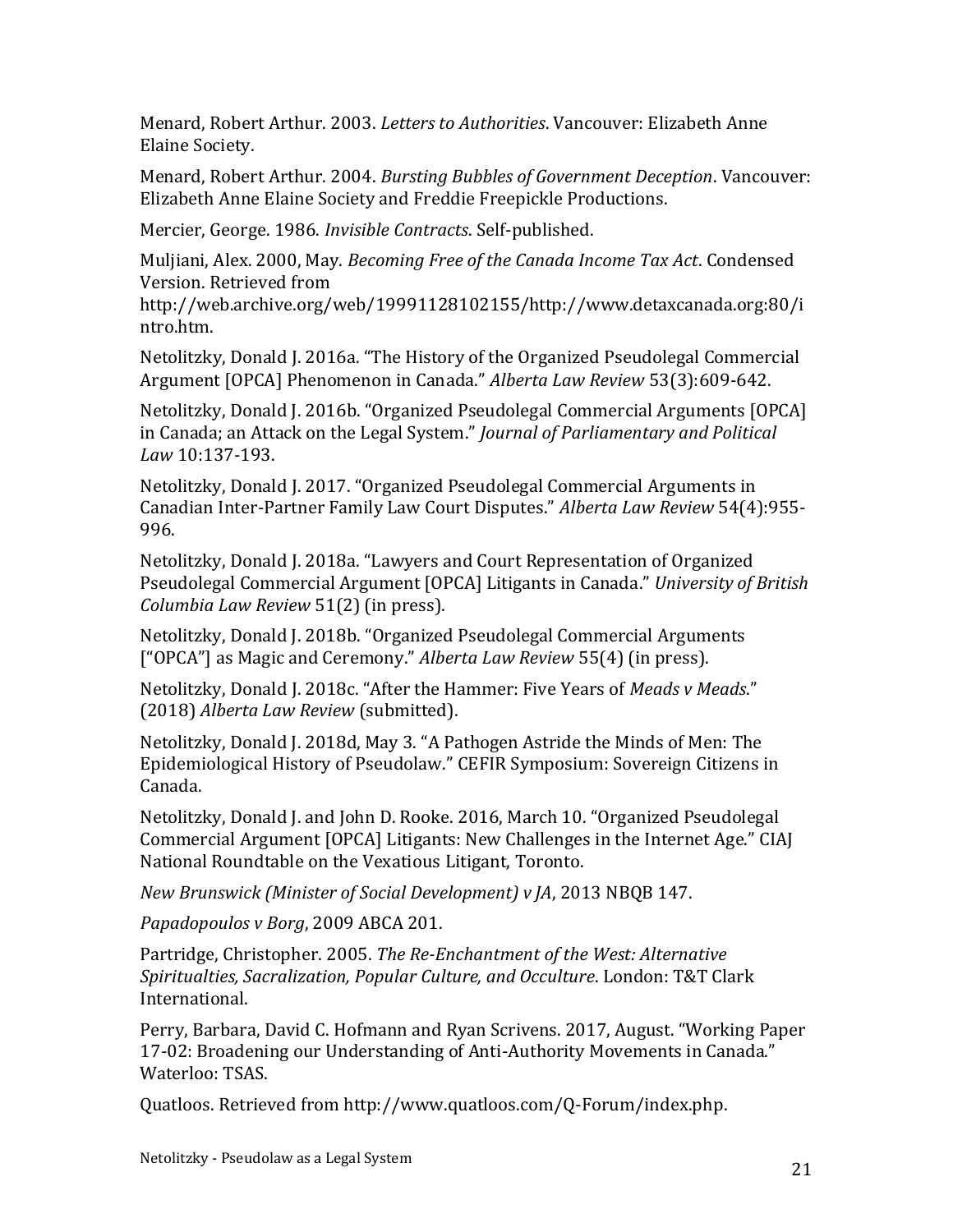*R v Abadie*, 2016 SKQB 101.

*R v d'Abadie*, 2016 SKCA 72.

*R v Crischuk*, 2007 BCPC 470.

*R v Desautels*, 2012 SKPC 29.

*R v Duncan*, 2013 ONCJ 160.

*R v Fearn*, 2014 ABQB 233.

*R v Petrie*, 2012 BCSC 2110.

Rathje, Jan. 2014. *Die Reichsbürger: Überzeugungen, Gefahren und Handlungsstrategien*. Berlin: Amadeu Antonio Stiftung.

*Re Boisjoli*, 2015 ABQB 629.

*Re Gauthier*, 2017 ABQB 555.

Republic Keepers. Retrieved from http://republickeepers.squarespace.com/maxims-of-law/.

*Rothweiler v Payette*, 2018a ABQB 134.

*Rothweiler v Payette*, 2018b ABQB 288.

*Royal Bank of Canada v Skrapec*, 2011 BCSC 1827.

Schumacher, Gerhard. 2016. *Vorwärts in die Vergangenheit: Durchblick durch einige "reichsideologische" Nebelwände*. Hannover: JMB Verlag.

*Servus Credit Union Ltd v Parlee*, 2015 ABQB 700.

Slater, Brian. 2016. *Sovereign Citizen Movement: an empirical study on the rise in activity, explanations of growth, and policy prescriptions*. Naval Postgraduate School. Retrieved from

http://calhoun.nps.edu/bitstream/handle/10945/50485/16Sep\_Slater\_Brian.pdf.

*SS (Re)*, 2016 ABPC 170.

Sullivan, Francis X. 1999. "The "Usurping Octopus of Jurisdictional/Authority": The Legal Theories of the Sovereign Citizen Movement." *Wisconsin Law Review* 785-823.

*The Law Society of BC v Dempsey*, 2005 BCSC 1277.

The Nature of the Cage. 2015. *Strawman - The Nature of the Cage*. Retrieved from http://natureofthecage.com.

Tir na Saor. n.d. *Freeman Guide*. Retrieved from https://archive.org/details/FREEMANGUIDE.

Vaché, James and Mark DeForrest. 1997. "Truth or Consequences: The Jurisprudential Errors of the Militant Far-Right." *Gonzaga Law Review* 32(3):593- 620.

Weisman, Charles A. 1990. *Maxims of Law*. Apple Valley: Weisman Publications.